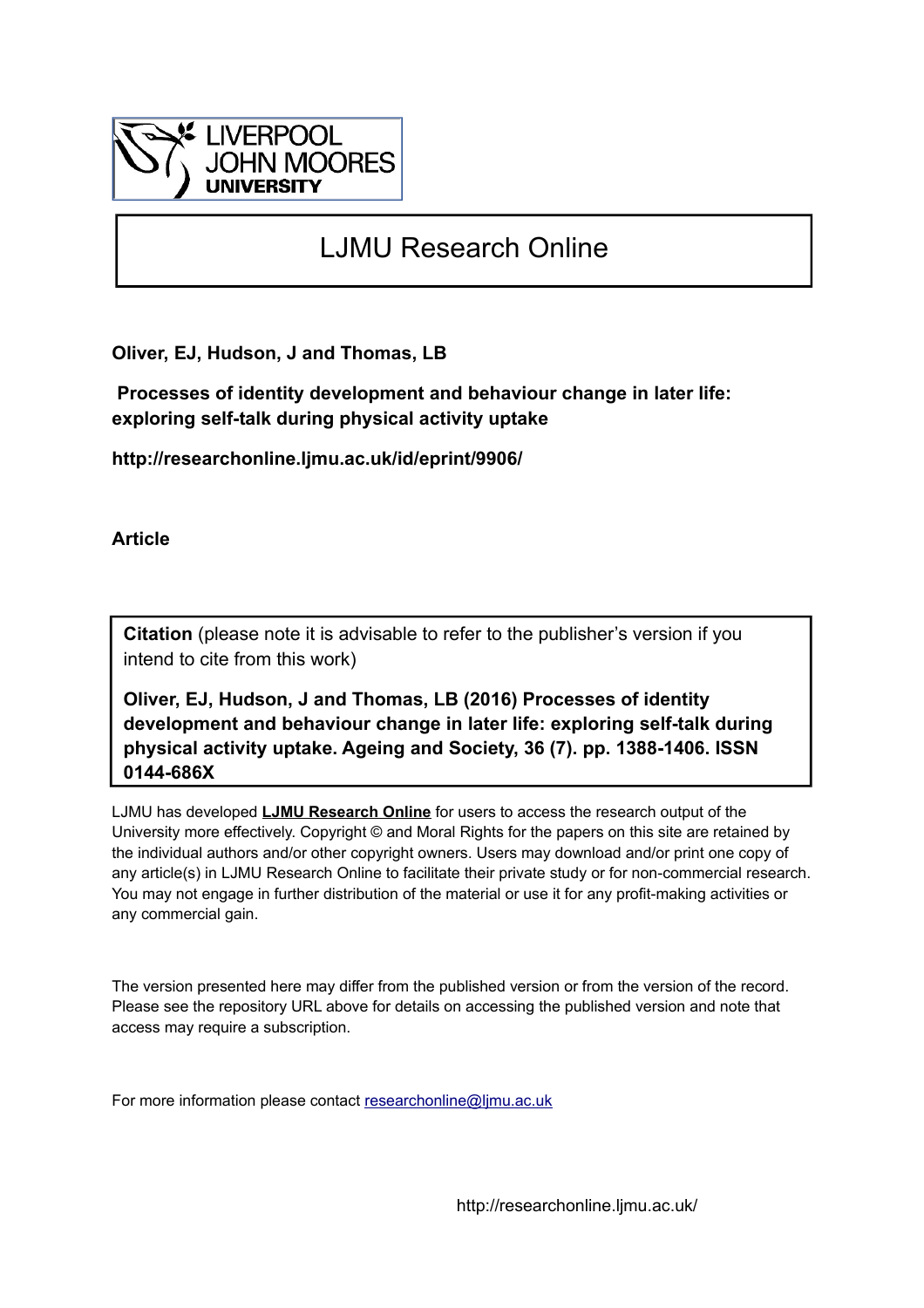# **Abstract**

 The benefits of exercise are well documented, nevertheless, physical activity (PA) decreases progressively with age, a trend exacerbated in those who have fallen. An important predictor of exercise behaviour is the extent to which motivation for exercise has been internalized into one's identity, however, we know little about changing health behaviours in older people, with calls for longitudinal studies to aid understanding (e.g., Strachan et al., 2010). Grounded in self-determination theory (SDT: Deci & Ryan, 1985, 2000), the present study explored the role of self-talk in the process of identity change during the initial ten weeks of an exercise referral falls prevention programme. Six participants identified at risk of falling completed weekly measures of their PA-related cognition and identity; in-depth interviews were completed at course commencement and ten weeks later. During this initial phase of the behaviour change programme, participants developed stronger physical activity identities, with themes reflecting a transition from a physically-impaired and negative self to a more future-orientated, capable, and integrated self-identity. Concurrently, autonomy supportive and competence-reinforcing self-talk significantly increased, with nonsignificant increases and decreases in controlling and amotivational self-talk, respectively. The data suggest that self-talk may be usefully conceptualised as a process through which social messages are interpreted and internalised to integrate a new behaviour into one's existing self-concept.

KEYWORDS: physical activity, motivation, self-talk, identity.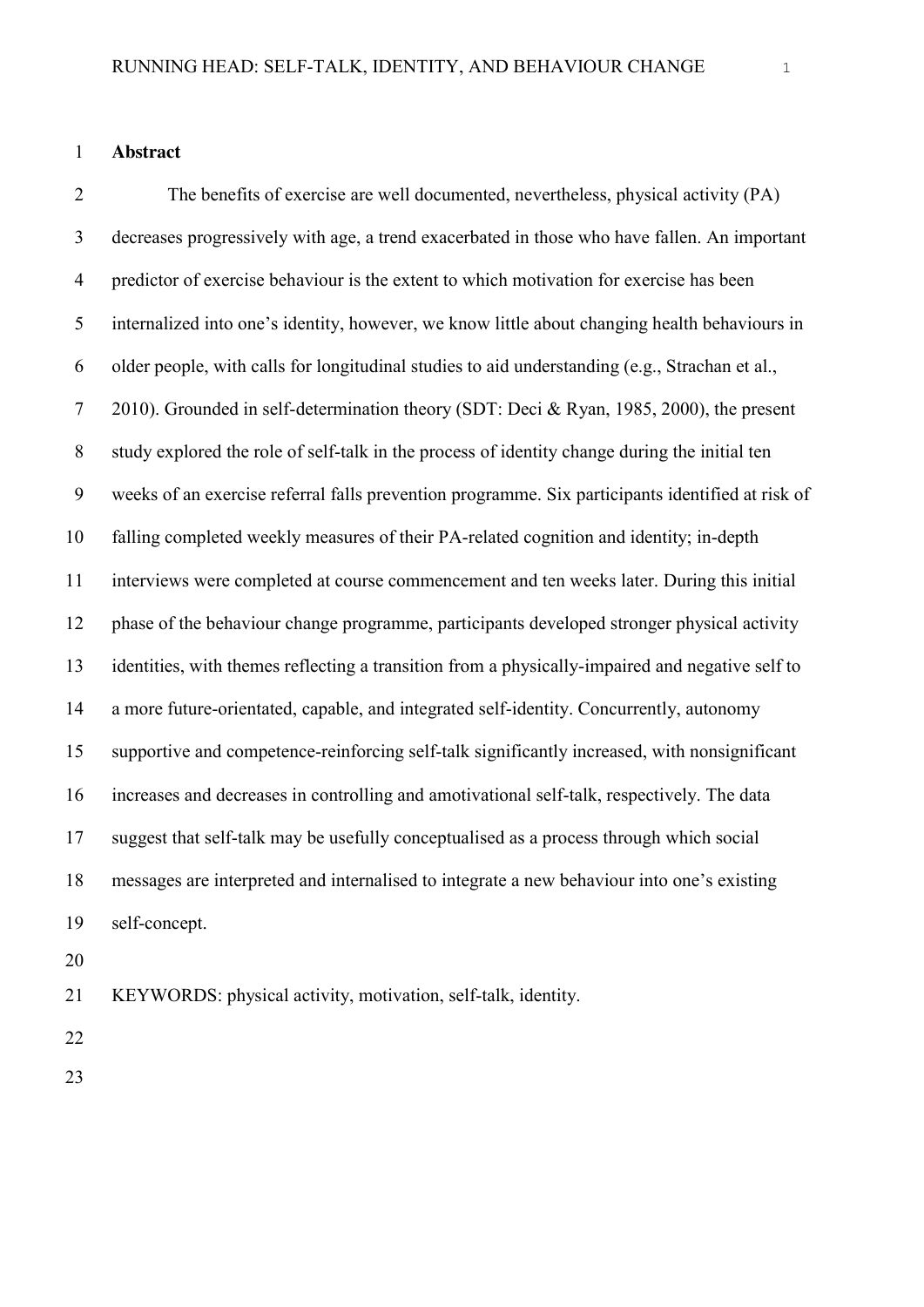## **Introduction**

 The benefits of physical activity and exercise are well-documented, for instance, improved quality of life, muscle strength and joint flexibility, and decreased likelihood of depression and cardiovascular disease (e.g., Aoyagi, Park, Park, & Shephard 2010; Barreto, 2009; Barbour, Edenfield, & Blumenthal, 2007). These benefits have been demonstrated in both clinical and non-clinical populations across the lifespan. Nevertheless, physical activity levels decrease progressively with age, with many older adults perceiving age and/or poor health as barriers that prevent them from being physically active (Whaley & Ebbeck, 2002; Wurm, Tomasik, & Tesch-Römer, 2010).

 Improving physical activity participation in older people is increasingly pertinent in the context of a rapidly ageing global population, with the number of individuals over 60 years of age projected to surpass 1 billion within 10 years (United Nations Population Fund [UNPF], 2012). The UNPF has argued that good health must lie at the core of society's response to population ageing, and governmental policies should promote healthy lifestyles. The challenge of optimising physical activity in an increasingly elderly and sedentary population is exacerbated as traditional models of service delivery may not adequately meet the needs of older people (e.g., due to poor access or transport; Victor, 2014). Thus exploring how older people experience and respond to physical activity programmes informs both public health promotion and service design, potentially reducing health inequalities evident in this group.

 A consequence of ageing for many is the experience of a fall, with one out of three 45 adults over 65 years of age falling each year (Masud & Morris, 2001). The problem of physical inactivity is exacerbated in older people who have fallen, as falling often has a number of psychological consequences (fear of falling, loss of confidence, and activity avoidance) that present further barriers to being physically active (see Jørstad, Hauer, Becker,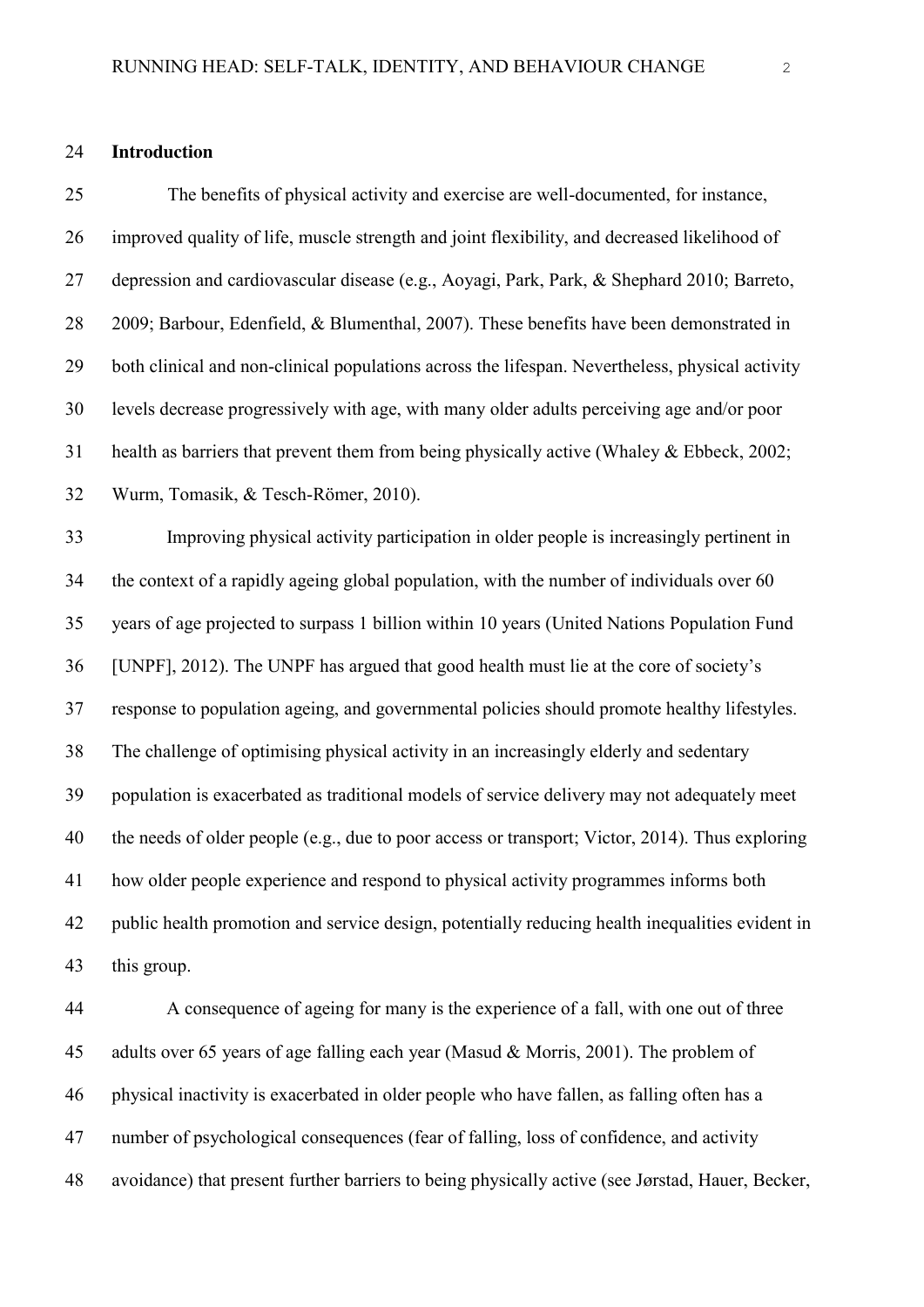& Lamb, 2005). However, at-risk elderly people, including falls patients, can benefit from physical activity and exercise interventions, achieving improvements in functional status, physiological and psychological health (e.g., perceived health status; Barreto, 2009) and reducing decrements arising from secondary ageing (environmental and lifestyle factors; Hunter, McCarthy & Bamman, 2004).

 Experiencing a fall clearly has implications for the individual's social, physical, and psychological well-being and places demands on healthcare resources (National Service Framework for Older People, DoH, 2001). Therefore it is important to ensure that older individuals, including those who have fallen, initiate and adhere to physical activity programmes, and maintain physical activity on programme completion. For at risk elderly people, developing a physically active identity and transforming the traditional view of the ageing body from rest, incompetence, and increasing immobility, to malleable bodies, prone to improved physiological and biomechanical functioning (Tulle, 2008), is especially important.

# **Physical Activity Identity**

 It has been argued that examining the development and maintenance of an exercise identity in older adults is critical to understanding their physical activity behaviour (Whaley & Ebbeck, 2002). Older adults who more strongly associate with a physical activity identity (identified via a higher rating on physical activity identity scales) report higher levels of physical activity, well-being, more physical activity-related goals, and higher levels of self- regulatory self-efficacy (i.e., confidence that they could remain physically active even when faced with barriers such as bad weather; Strachan et al., 2010). There are, however, some nuances in terms of how older populations might view exercise and physical activity. The few studies that have focused on older people have identified that they may see developing an exercise identity as less important than avoiding an identity as someone who is old, and, that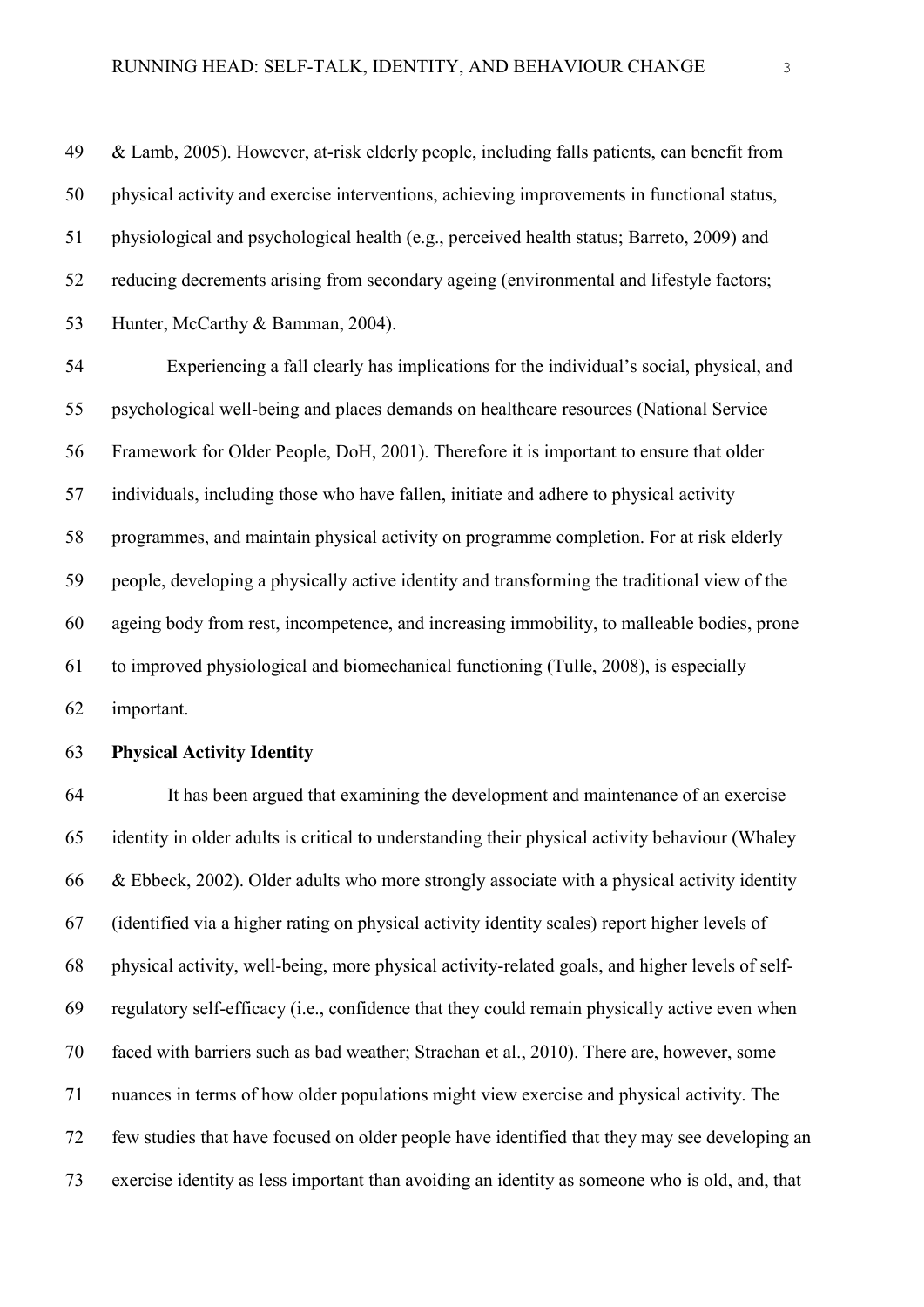they associate themselves more with a physical activity identity than with the identity of a traditional 'exerciser' (Strachan, Brawley, Spink, & Glazebrook, 2010; Whaley & Ebbeck, 2002). This creates sociodemographic and intrapersonal barriers when attempting to engage older adults in leisure-based schemes (Victor, 2014), which is the standard practice for exercise referral programmes. Whilst it is the norm for older adults not to see a physically active self as central to their identity, this is not the case for all older adults. A number of recent studies have presented evidence of alternative identities in older adults that place physical activity at the core of their identity. These include older adults for whom a physically active lifestyle and participation in sport are integral to their well-being (e.g., competitive Masters Bodybuilders; Phoenix, 2010; Phoenix & Smith, 2011; Phoenix & Sparkes, 2009). Thus, it seems that no single physical activity identity encapsulates this aspect of self in older adults; importantly for intervention planning this also suggests that physical activity-related identity is not fixed but somewhat shaped by an individual's values and experiences. In the present study we focus on physical activity identity in its broadest sense, and not restricted to structured exercise, sports or competitive activities.

 Identifying ways to promote and support the internalisation of an active identity is particularly relevant for an ageing population given that, as previously discussed, these individuals are likely to have low physical activity levels and may have dissociated from physical activity. However, as O'Brien Cousins (2003) has highlighted, we know little about the ways in which older people think about their health behaviours, and prospective studies that explore change in motivation and physical activity over time will add considerably to our understanding (Strachan et al., 2010). Hence, the primary aim of the present study was to examine changes in older adults' physical activity-related identities during the early phases of an exercise referral programme. We aimed to identify the ways in which a novel behaviour promoted by an intervention (in this case, a physical activity programme for fallers or those at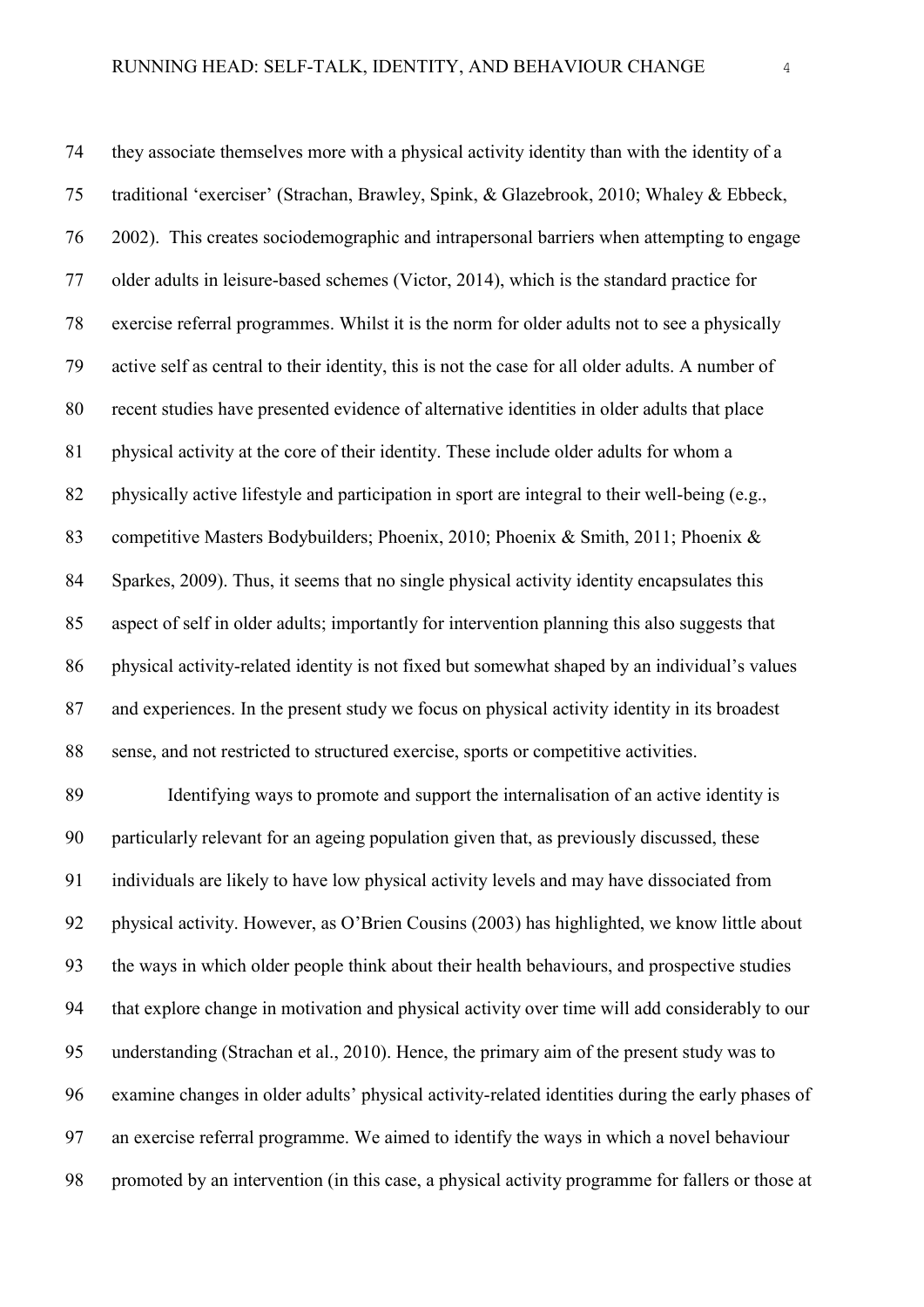risk of falling) was internalised into participants' identities. A key aim of the study was to explore the cognitions of the participants during this transitional period, and to identify whether they might underpin any identity changes observed.

**Cognition and Identity Change.**

 Cognition relating to goal-directed behaviour can be conceptualised as self-talk, that is, the internal dialogue we have with ourselves. Self-talk has previously been shown to mediate the relationship between social messages and changes in one's self-concept (Burnett, 2003), suggesting that cognitions may help drive changes in the way we see ourselves. Indeed, work by Lawrence and Valsiner (2003) models self-talk as a way in which new ideas are interpreted, assessed and debated internally, before becoming fully integrated into the self. Given that the process of internalising new behaviours, such as physical activity, requires people to understand and synthesise both the values of and the behaviour itself (Deci & Ryan, 2000), we posit that self-talk might act as a mechanism through which identity change occurs through enabling this understanding to develop. Studying cognitions related to exercise during a period of behaviour change would seem useful for understanding how motivation for physical activity is internalised. This is consistent with claims that studying the inner dialogue of newly active individuals may help to understand why people fail or succeed in their attempts to be physically active (O'Brien Cousins & Gillis, 2005). Recent work (e.g., Oliver et al., 2010) has suggested employing a framework provided by cognitive evaluation theory (CET: Deci & Ryan, 1985) to explain how intrapersonal events such as self-talk might facilitate internalisation and behaviour change. Housed within self-determination theory (Deci & Ryan, 1985; 2000), CET argues that if events support innate basic needs for autonomy and competence, this enables individuals to actively transform the values of significant others into their own (Deci & Ryan, 2000). That is, if events create a sense of freedom, volition, and self-endorsed action (autonomy) and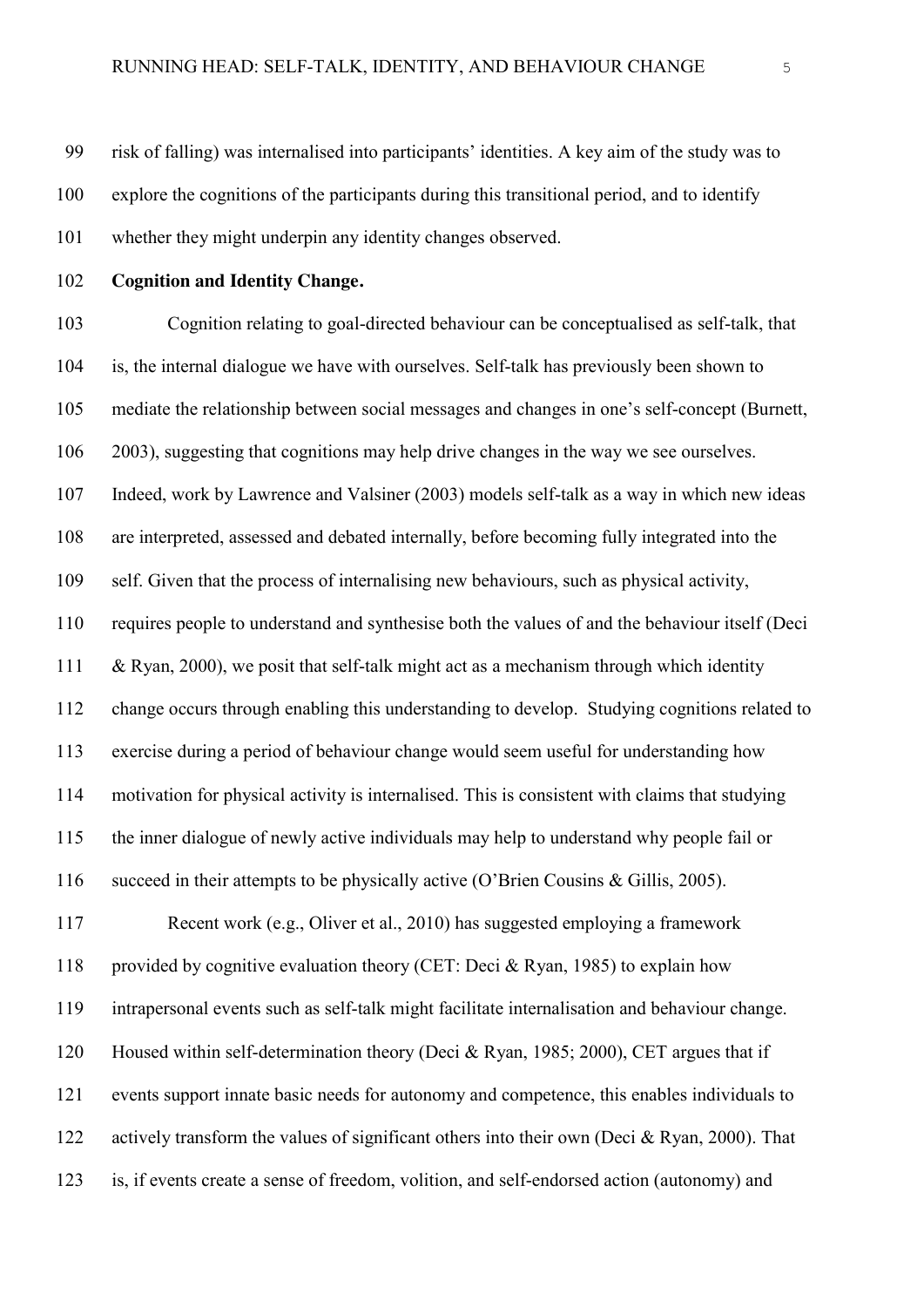provide feedback engendering effectiveness and mastery over ones surroundings

(competence), these conditions will support internalisation. In the context of new identities,

need supporting conditions will facilitate an integrated and endorsed identity, need thwarting

conditions will not.

 Importantly, CET makes no distinction between external social contextual events, such as the provision of feedback or rewards by others, and intrapersonal events such as self- monitoring, self-reinforcement, and self-control (Deci & Ryan, 1985). Instead, CET proposes a distinction between internally informational regulating episodes processed by the individual and experienced as free from pressures, and internally controlling regulation in which the individual pressurises themselves to act (Ryan, 1982). Deci and Ryan (1985) argue that to regulate oneself informationally is quite different from regulating oneself controllingly, and that controlling self-regulation is likely to have negative consequences for motivation and well-being.

 Drawing on this theoretical framework, the present study adopts the position that self-talk represents an internal regulatory event that can be experienced as informational (need supportive) or controlling (need thwarting), with subsequent differential consequences for behavioural and affective outcomes. Importantly, the emphasis in CET is on the functional significance of events, that it, how one experiences or interprets specific events rather than their nature per se. In the context of self-talk, it is proposed that how one interprets or experiences self-talk is considered to be independent of its content. For example, the phrase "concentrate" may be experienced as pressurising and commanding, or as supportive and encouraging. This is aligned with contemporary literature which emphasises the need to consider the significance and meaning of inner speech to the individual. For example, Wiley (2006) argues that our self-speech is intra-subjective, as a result of obtaining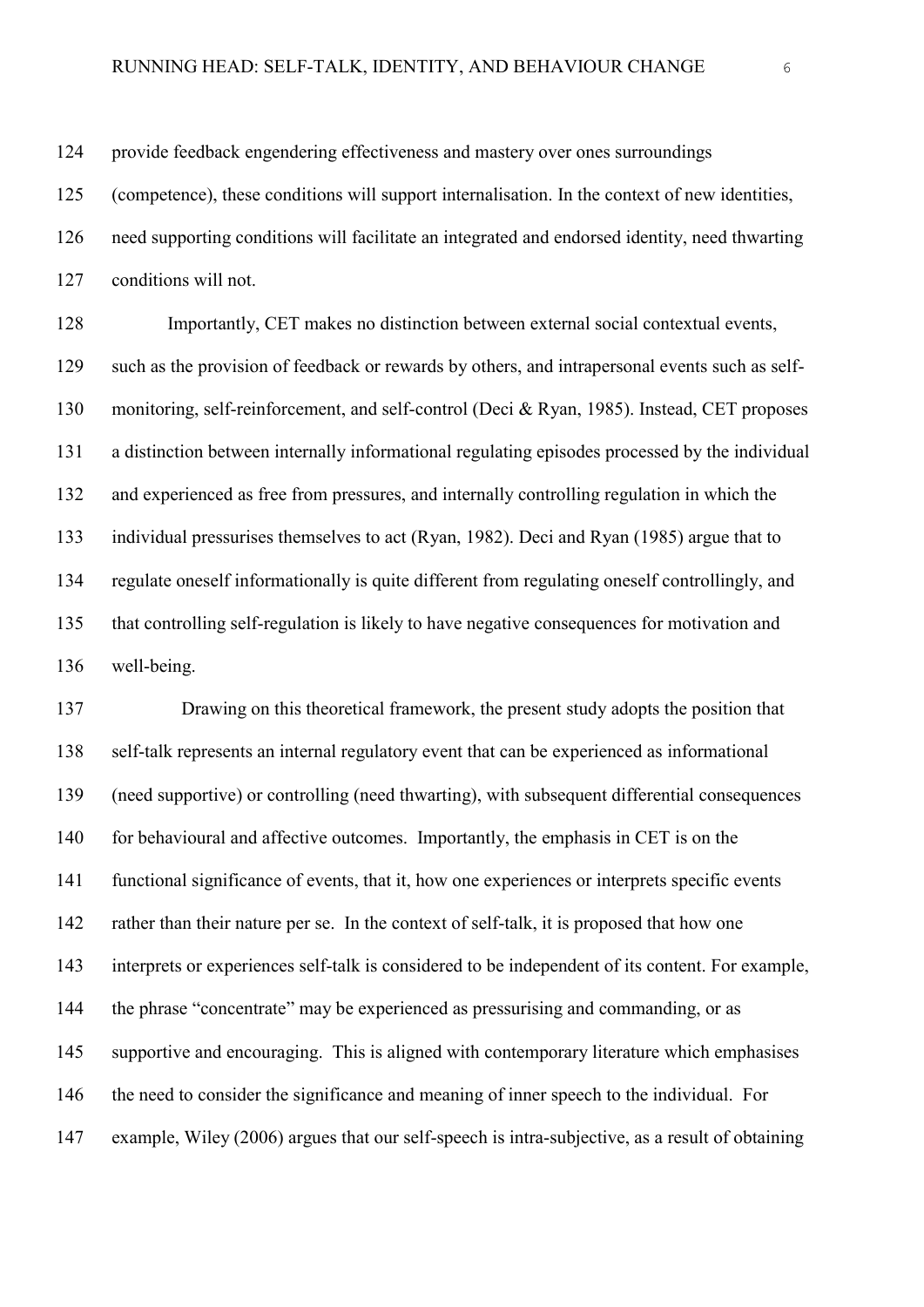its meaning from events peculiar to us, and therefore it is necessary to examine the interpretation and experience of such speech from the perspective of the individual.

 Thus, informational self-talk (that supports basic needs) is likely to facilitate identity change and to increase as a behaviour becomes more internalised. Conversely, negative or controlling self-talk (e.g., pressurising statements that undermine autonomy) is likely to be associated with a non-internalised exercise identity and resistance to change. Some support for this can be drawn from findings in an educational context linking informational self-talk with more positive affective states, and controlling self-talk with greater anxiety (Oliver, Markland, & Hardy, 2010), when learning novel material.

 In sum, the aim of the present study was to respond to calls for research that explores how health behaviours are changed in older people (Strachan et al., 2010), potentially informing the delivery of public health interventions for this sector of the population. Understanding the thought processes underlying identity change may enable more targeted and effective support during such interventions; the study focused on exploring the self-talk and concurrent identity changes of participants referred to an exercise-focused behaviour change intervention. As previously noted, current understanding of active identities in older people is weak and to an extent focuses on atypically highly active individuals (e.g., masters athletes), thus the study sought to obtain rich and detailed data by following a specific cohort through a programme typifying standard referral scheme delivery. The research employed a mixed method approach to facilitate depth of understanding of the nature of the identity changes as well as enable application of an existing theoretically-grounded model classifying types of self-talk. The corroboration and convergence of the two strands of self-talk and identity-related data (cf. Bryman, 2007) allowed for augmented interpretation and greater confidence in the results; giving meaning to the numbers, but also precision to the narrative data (Collins, Onwnegbuzie, & Sutton 2006; Jick, 1979; Rossman & Wilson, 1985).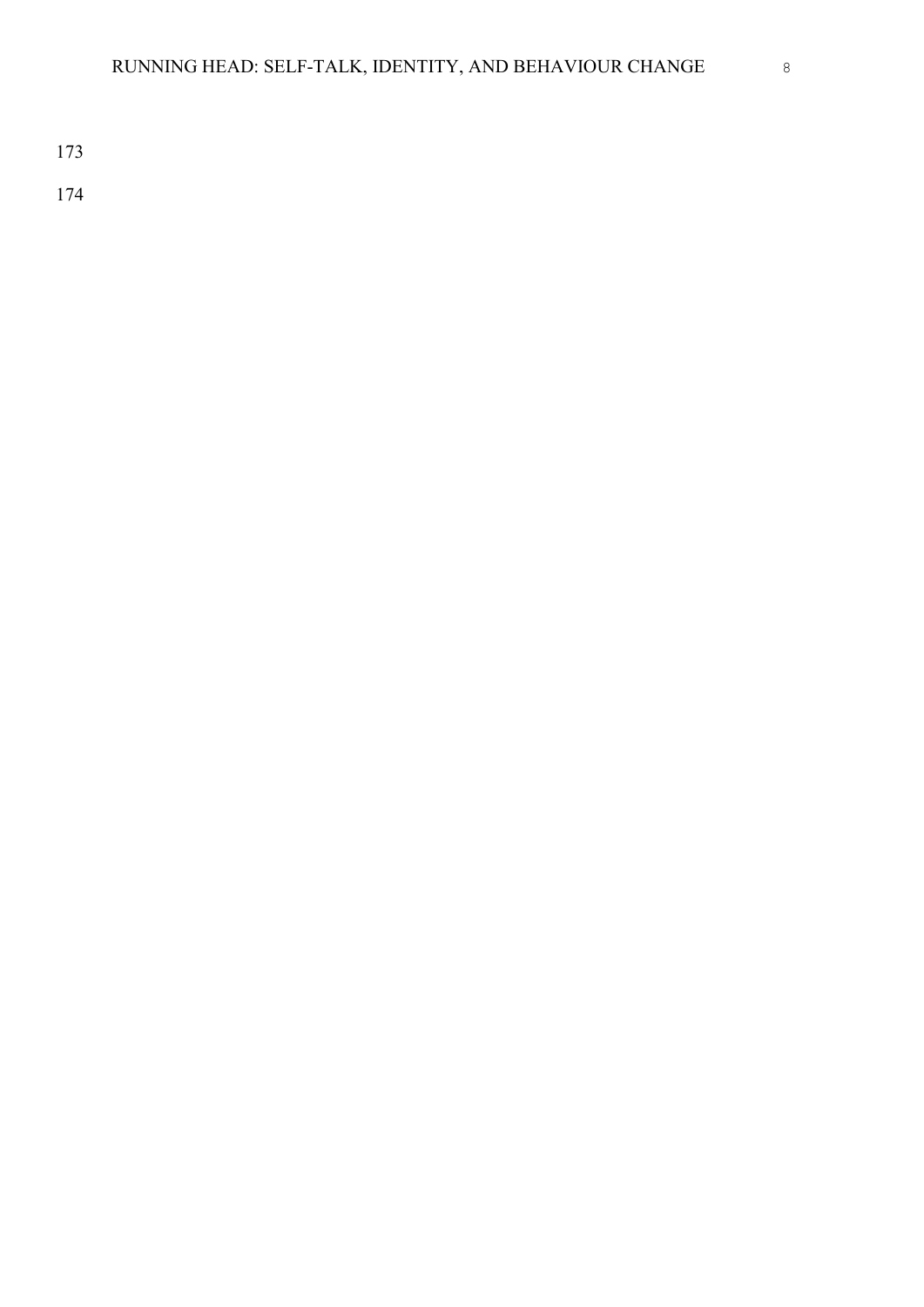#### **Method**

### *Participants*

 Six participants (1 male, 5 females) aged between 79 and 89 years were recruited from a cohort registered on a Postural Stability Instruction (PSI) course of 32 weeks duration. All participants had been referred to the programme based on a rating of between 1 and 3 on the Falls Risk Assessment Tool (FRAT), that is, they had either had no previous falls (*n* = 3), 181 a fall resulting in soft tissue injury  $(n = 1)$ , or a fall resulting in a fracture  $(n = 2)$ . Referral routes were based on a perceived need and varied from primary care to leisure services. The course was held in a local leisure centre in a rurally located coastal town and all participants were living independently in the community, either alone or with a spouse. None of the participants were living with a disability but all were diagnosed with comorbidities, as might be expected given the age range of the group. All programme participants were initially approached individually by the programme instructors, with a follow up by the research team, and provided written consent to take part in the research. Ethical approval was provided by 189 the XXX XXXX Research Ethics Committee.

*Quantitative Measures*

 *Physical activity identity:* Strachan et al.'s (2010) modified version of the Exercise Identity questionnaire (Anderson & Cychosz, 1994) was administered. The 9-item questionnaire focused on an over-arching physical activity identity (rather than exercise 194 identity per se), and was scored on a 7-point Likert scale (1 = strongly disagree;  $7 =$  strongly agree). Participants rated the extent to which they identified with being a physically active person on items including "I consider myself a physically active person"; with higher scores indicating a stronger identity. The modified scale has demonstrated internal consistency, validity, and structural integrity (Strachan et al., 2010).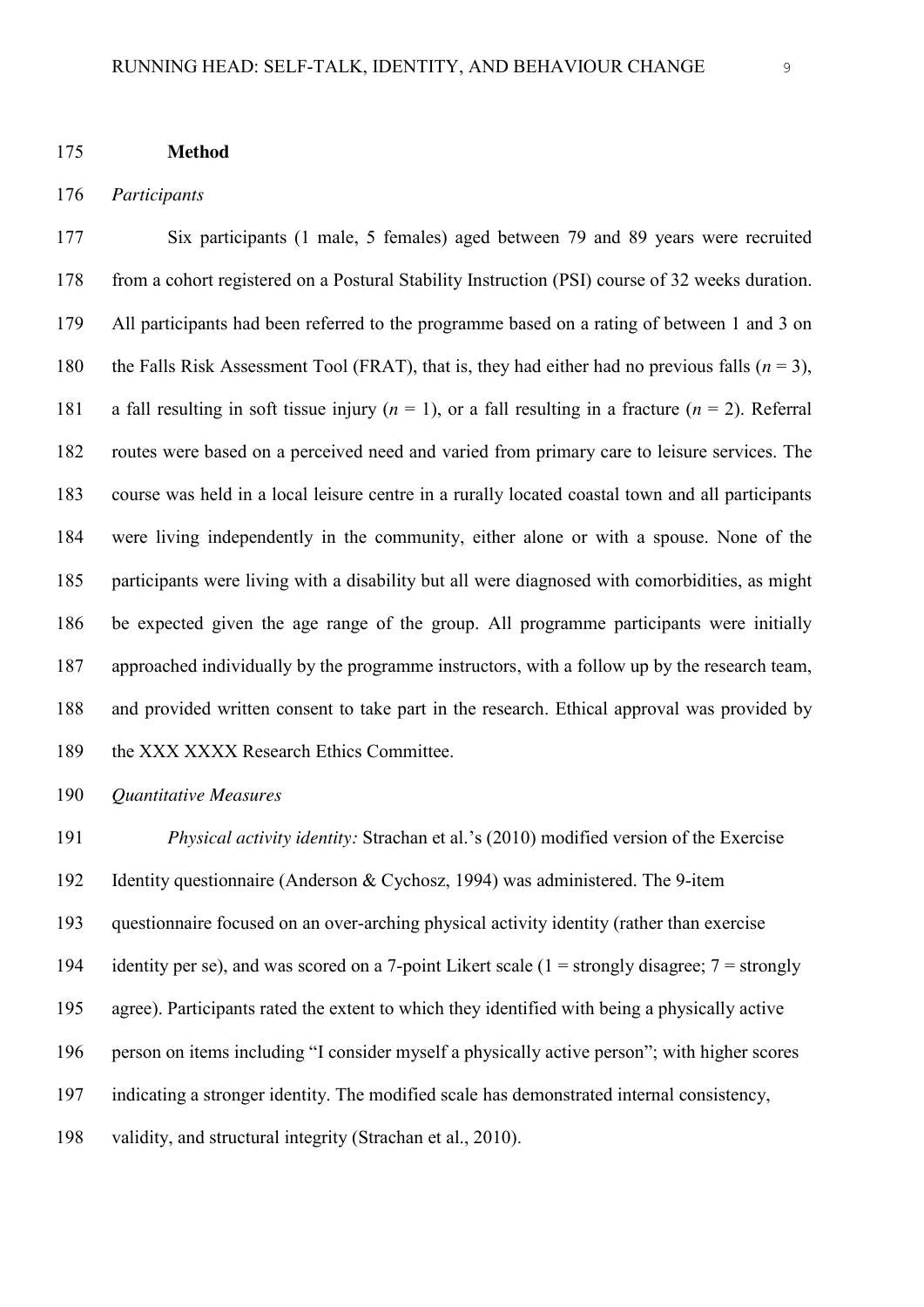*Self-talk:* The informational and controlling nature of participants' self-talk was assessed using the functional significance of self-talk questionnaire (FSTQ: Oliver, Markland, & Hardy, 2010). Based on CET principles, the FSTQ assesses the motivational interpretation of an individual's self-talk and has demonstrated reliability and structural validity in an educational sample (Oliver et al., 2010). In the present study, minor amendments were made to the instructional set to make the FSTQ applicable to an exercise context. The original informational and controlling self-talk questionnaire was comprised of 11 items, loading onto two subscales (7 informational items, 4 controlling items). Participants were asked to rate the extent to which their self-talk "told me what I should be doing" [controlling], or "made me feel I was in control" [informational], using a 5-point Likert-type scale ranging from 1 (not at all) to 5 (very much so). Ongoing development of the FSTQ has resulted in the addition of a third subscale, aligned with the original triadic conceptualisation of functional significances in CET (i.e., events vary in terms of their informational, controlling, and amotivational significance). Amotivational events facilitate perceptions of incompetence and promote amotivation, that is, a state in which people lack an intention to engage in behaviour. Amotivational items generated from pilot work (Oliver, 2010) were included in this study: "made me feel incompetent", "made me feel I could not do 216 the exercises", "made me feel useless" and "made me feel unable to complete the class".<sup>1</sup> Participants also completed a number of physical and functional tests (e.g., 'timed up and go', functional reach) as part of the PSI course itself; these data and a longitudinal examination of changes throughout the 32 week programme are reported elsewhere (Hudson,

- Oliver, & Higgs, 2011).
- *Qualitative Interviews and Procedure*

Questionnaire items are available on request from the corresponding author.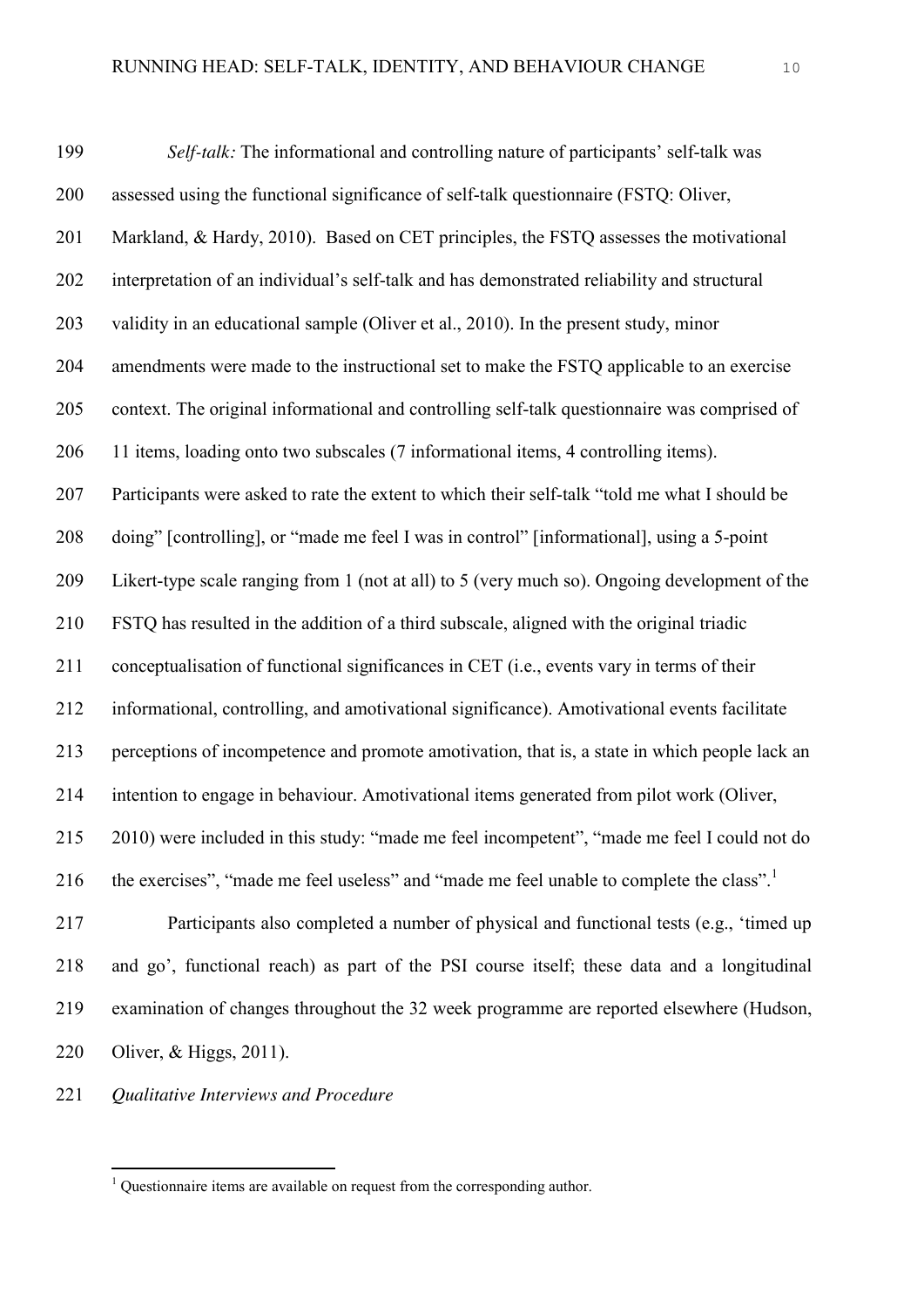Following receipt of informed consent, participants completed the study measures prior to starting the programme, and then weekly following their exercise class. Participants attended an individual interview with a member of the research team at the commencement of the PSI programme and at week ten, which was conducted either face-to-face or via the telephone. In addition, at each of weeks 1-6 participants completed the self-talk measure (FSTQ) immediately after their exercise session.

 A semi-structured interview guide was developed in line with the recommendations of Morgan and Krueger (1998), focusing on six key questions. The first three related to self-talk and cognition more broadly, for example 'describe some of the things that go through your mind (1) before; (2) during; and (3) immediately after, and (4) in the days following an exercise session'. The second three key questions focused on identity, for example, 'how would you currently describe yourself at the moment'? Participants were presented with a summary of their comments at the end of the interview and asked whether there was anything they would like to add or that they felt the researchers might have missed or misinterpreted. Consent for further contact was sought after every interview. Interviews were recorded or shorthand notes made where recording was not feasible.

*Analyses*

 The qualitative data were analysed using thematic content analysis and a deductive approach was adopted. Interview notes and transcripts were read and re-read to gain a full sense of the participant's background, physical activity history, reasons for attending the PSI programme, and experiences on the programme. Deductive analysis then involved highlighting quotes that referred to two themes: (1) identity and (2) self-talk or cognitions relating to physical activity. These raw data were clustered into emergent themes which shared similar meaning across participants. This process was carried out on the data obtained at both interview points and the themes identified at these two points were then compared to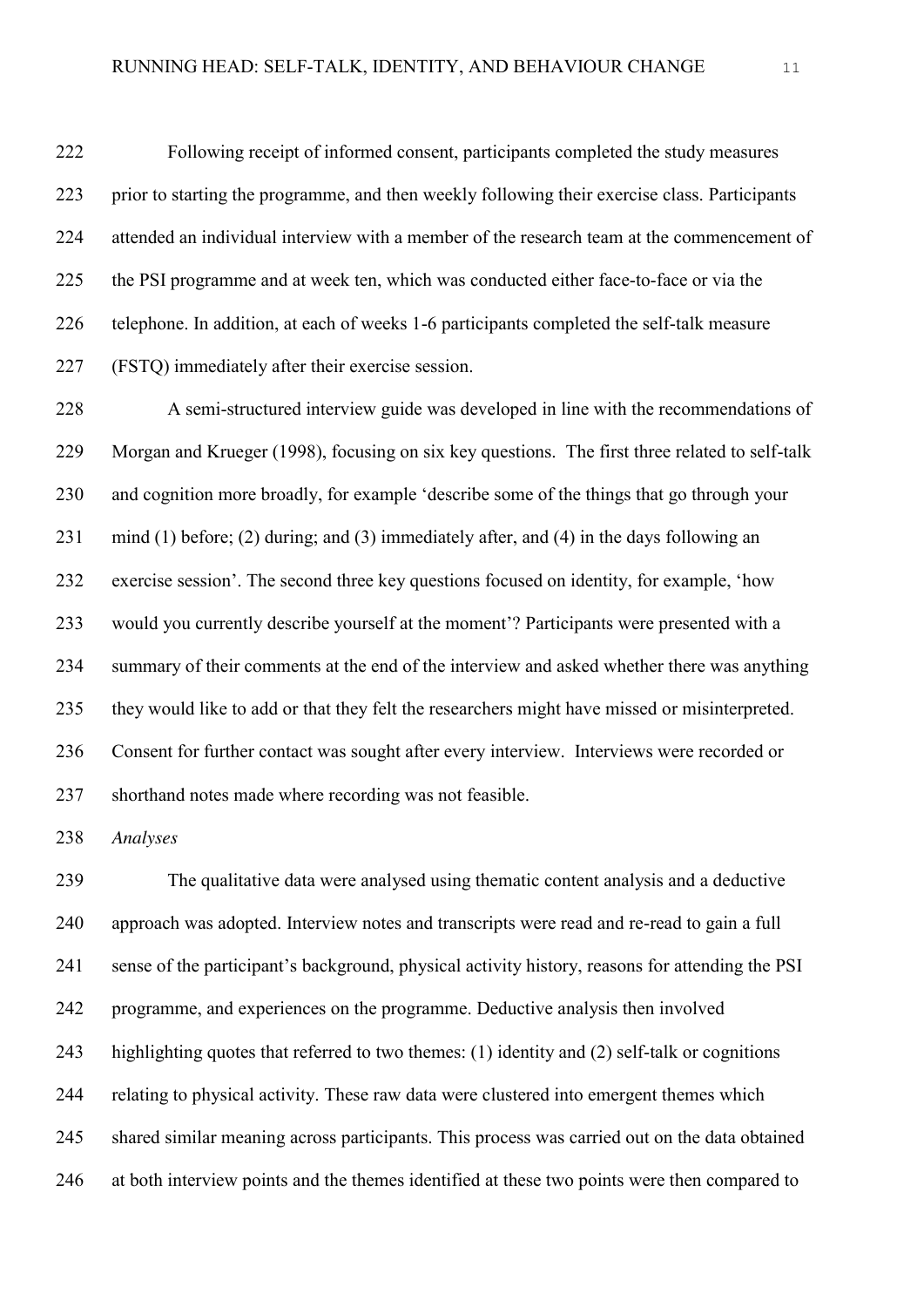explore changes or similarities evident between the two. Interviews were initially analysed by the co-authors independently of each other and these analyses were then discussed between researchers to allow the themes and interpretations of these to be challenged for integrity and meaning by each researcher acting as a critical friend. Any divergence in terms of interpretation between researchers was discussed until consensus was reached. This approach was implemented as it allowed a more thoughtful conceptualisation of the resulting themes than agreement methods with a nomothetic base (Hill, Thompson, & Williams, 1997). The qualitative data themes are presented below in narrative form, and, to represent the developmental experiences of the participants most appropriately and comprehensively, data from both interview time points are integrated and discussed in tandem. This qualitative data analysis was supplemented by analysis of changes in quantitative data drawn from existing measures of physical activity identity and self-talk. Where appropriate below, to add further insight into participants' experiences, qualitative and quantitative findings are discussed alongside each other.

261 SPSS® version 21 was used to conduct quantitative analyses. Repeated measures 262 analyses of variance (one per self-talk type: informational, controlling, autonomous; with 6 levels of the independent variable, weeks 1-6) were conducted to explore weekly changes in participants' self-talk. Paired samples t-tests were employed as post-hoc follow ups of significant effects. A paired samples t-test was also employed to compare physical activity identity at weeks 1 and 10. However, given the lack of power the reader may wish to refer primarily to the percentage changes in variables as these provide information in a clinically- relevant format (cf. Vickers, 2001, for a discussion of issues associated with percentage change).

 The reader should be aware that although both the FSTQ and the exercise identity scale have demonstrated validity in their unmodified forms, their use has been limited; hence,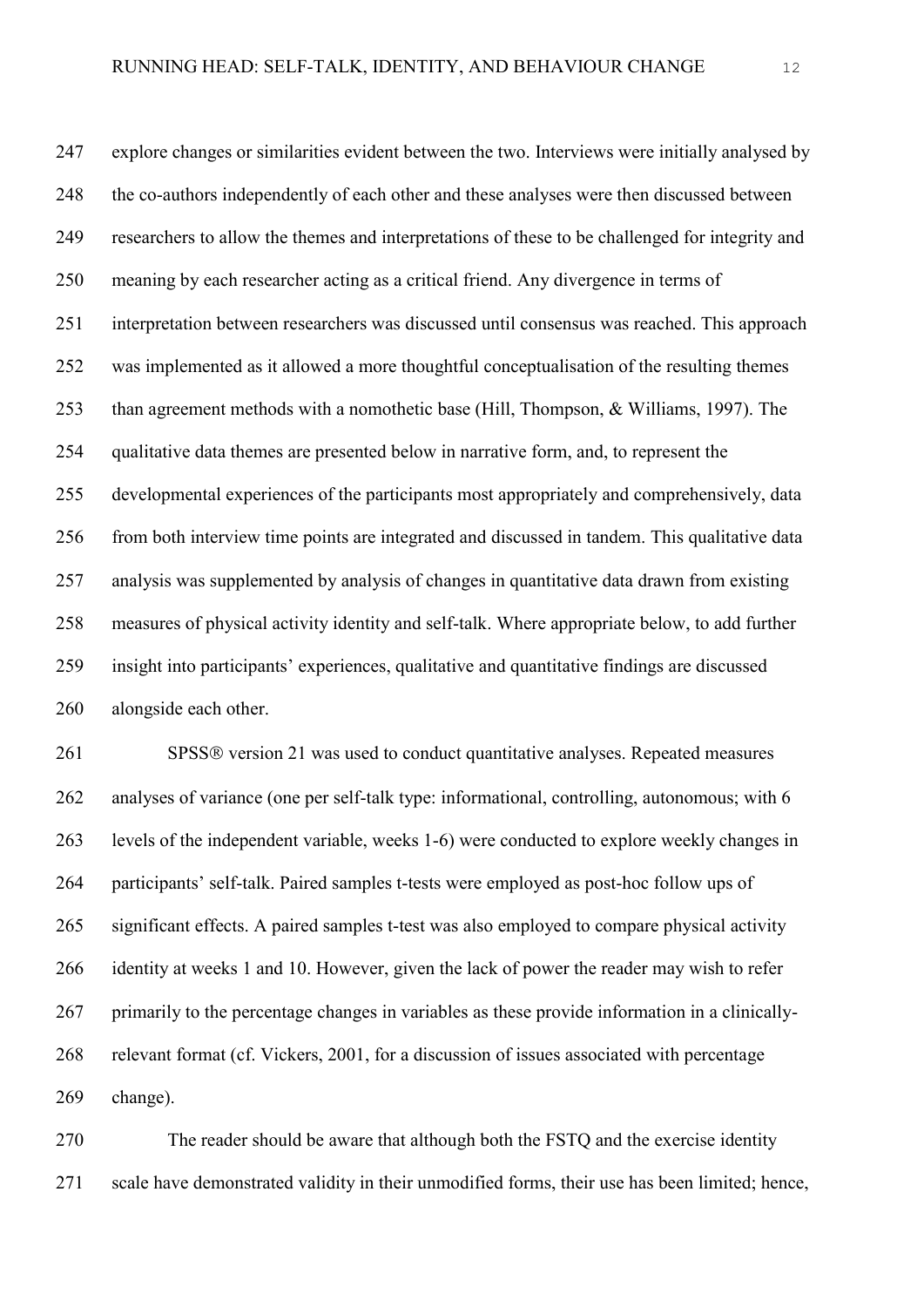results pertaining to these variables should be interpreted with caution. Analysis of the

reliability of the measures using conventional methods (e.g., Cronbach's alphas) was

- unsuitable given the small sample size. Indeed, minimal sample sizes of 300 have previously
- been advocated for reliable estimation of population coefficient alphas (Kline, 1986). Hence,

descriptive changes of sample means and standard deviations are presented with the intention

that these are interpreted in conjunction with the qualitative data.

## **Results and Discussion**

# **Physical Activity Identity**

 *Initial self-perceptions* At week one, descriptions of the self tended to be negative (e.g., "I'm slow", "I don't do anything"); even positive comments were phrased within the context of expected age-related decline (e.g., "I've still got all my marbles"; "I was part of the air force…they got us quite fit for that, probably why I've lasted so long"). In contrast, quantitative assessment suggested that participants embarked on the programme with already high self-ratings of physical activity identity that underwent little change, with only an 8.35% 287 increase for the group between weeks 1 and 10 of the programme  $(M = 4.43, SD$ . 78, and, M 288 = 4.80, SD .72; maximum = 5). Not surprisingly, this difference was nonsignificant,  $t_5$  = -289 .961,  $p = .381$ .

 *Dissociation from the physical self (the "me" I've become)* Participants spoke of a separation of the physical self from 'who they were' due to a sense of unhappiness with this aspect of their identity. For example, one participant described how when seeing one's reflection, "shop windows are dreadful and you get an awful shock", with another stating that they consciously "don't look" at themselves. Linguistically one interesting comment was made, before being corrected, that "my legs couldn't control me… I couldn't control them".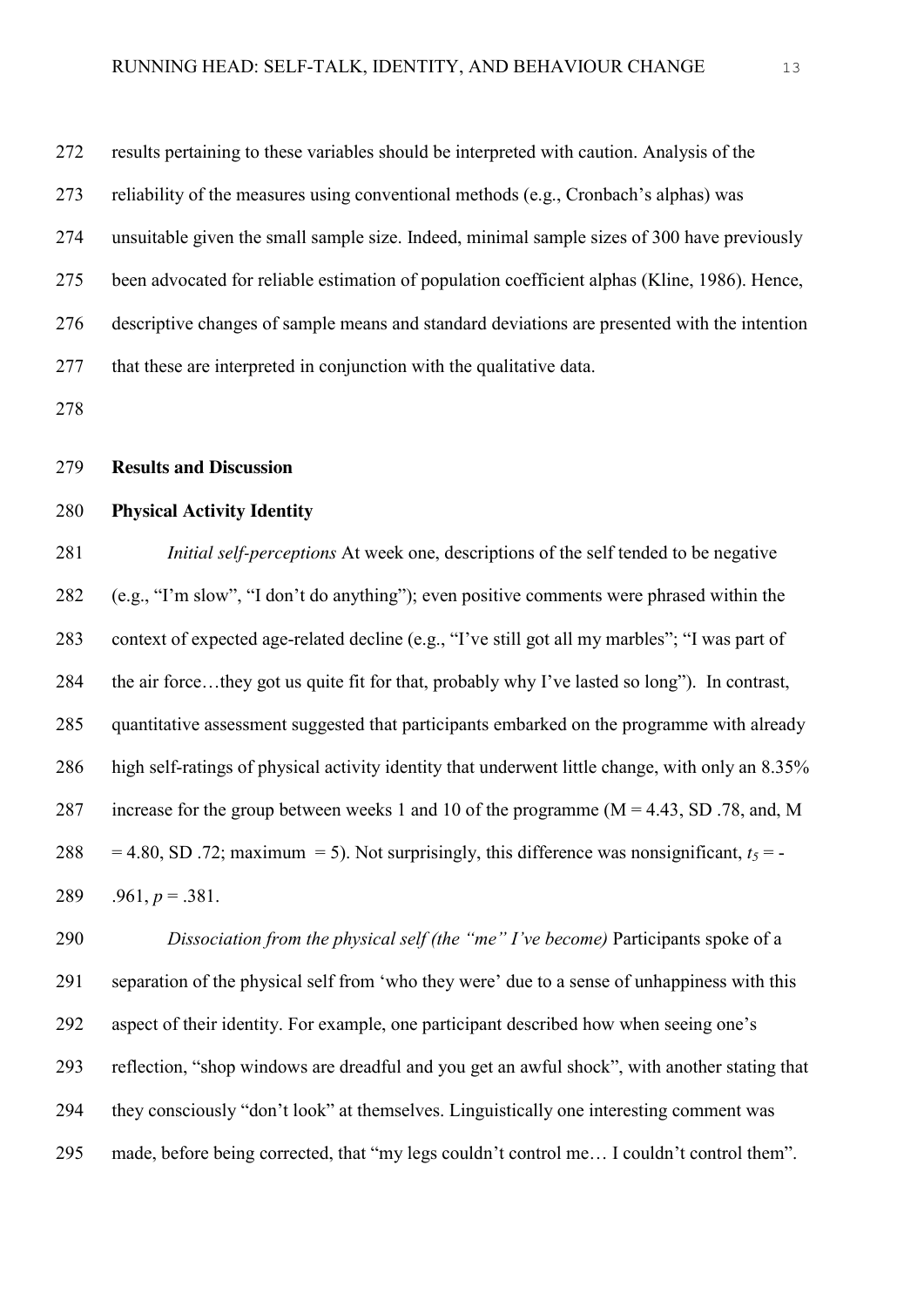This again suggests the separation of the self, 'me', from the physical body, and implies a lack of control over the physical self, to the extent that it becomes the controller. This sense of unease or unhappiness with the self appeared linked to negative affective outcomes, with participants feeling "bored", "fed up with self" or more generally that "I don't feel right".

 Despite this, there was also some humour evident in comments relating to physical identity (e.g., "getting to 80, I wouldn't recommend it" and "pure fat, I have more spare tyres than ATS [car tyre supplier]"). Nevertheless, these asides conveyed a certain dehumanisation or degradation of the physical self. For some participants, feeling disappointed in one's self was expressed explicitly, and one noted that they felt like a burden "holding everyone back". In terms of defining their identity participants tended to use past comparisons at week 1, for example "I was only a skinny thing when I was young".

 *Rejuvenation of a previous self* By week ten clear changes in participants' identity were evident, with participants reporting feeling "more confident", "exhilarated" and "happier", with some referencing the change that had occurred - "instead of feeling sorry for myself I'm getting a bit of 'I can do everything'". Although comparisons to past identities were still made, these tended to employ a more positive reference point (e.g., "when I stand up straight I look ten years younger") and for some the new self was incomparable to previously held beliefs, suggesting a change in personal narratives of decline: "I'm doing things which I would never have dreamt of doing". These changes are in contrast to quantitative physical activity identity ratings, suggesting that changes in self-perception did occur during this period but these were more complex than a shift in degree of association of physical activity with one's personal identity.

 As the first examination of older adults within this context, these findings highlight some considerations for intervention design, health promotion, and optimal service delivery. With regard to the flux in identity participants experienced during the programme, service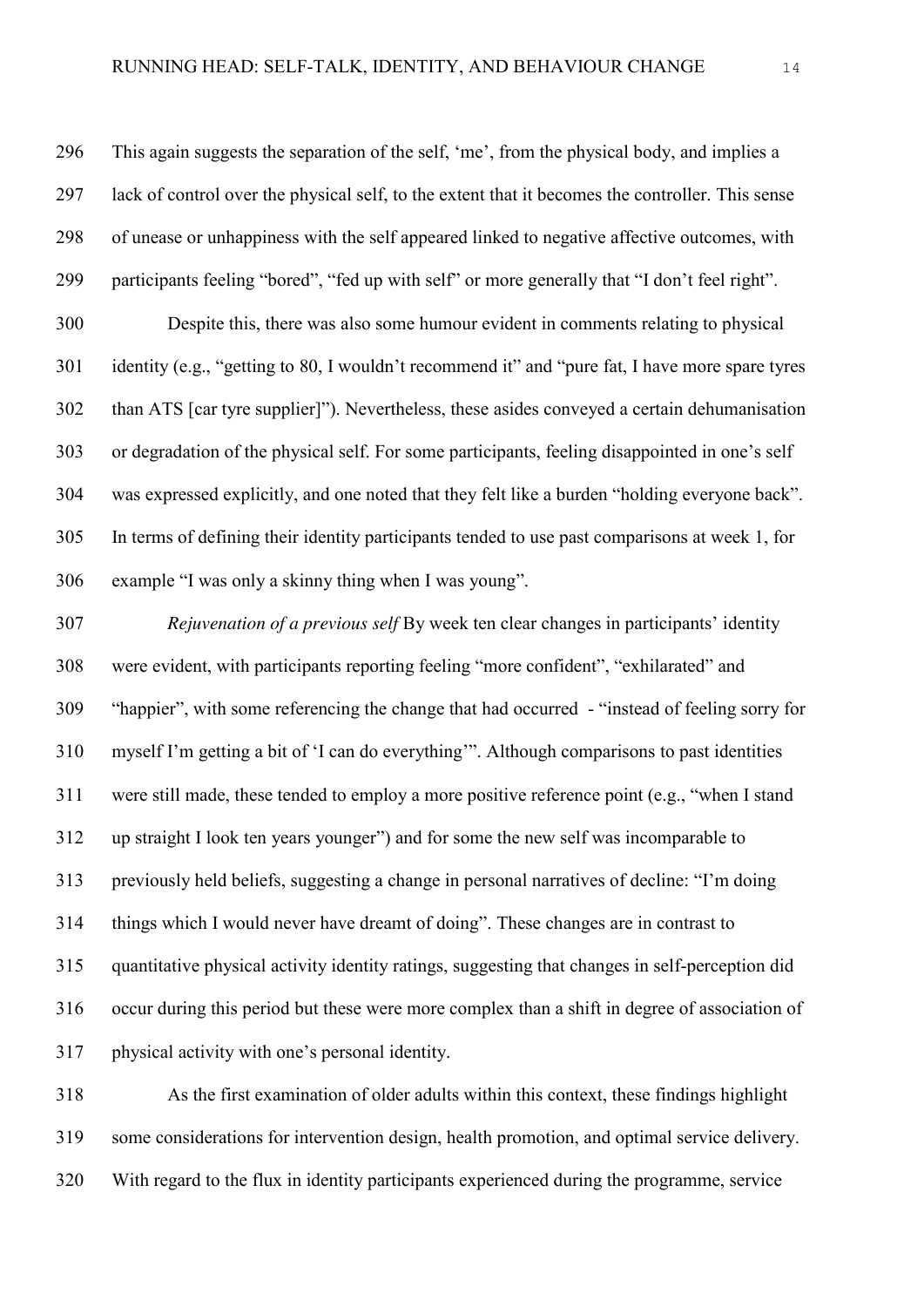providers may wish to consider how best to integrate wider support systems during lifestyle- changing interventions. Mobilising peer support networks, using virtual communities, or utilising partnerships with the voluntary sector may be viable ways of doing this given cost implications of accessing formal psychological support from the health or care sectors. Further, although this represents an attempt to explore behaviour change as a process, examining internalisation over a longer time period (e.g., 6, 12 and 18 months), may provide a 'fuller' picture of how identity is adapted. Given that internalising new behaviours requires people to understand and synthesise new values (Deci & Ryan, 2000), this may not be linear, as individuals reflect on, assess, debate and evaluate the novel behaviour whilst attempting to integrate it with existing value systems. The ten-week duration of the present study may only illustrate initial fluctuations in identity rather than the full internalization process.

#### **Self-talk**

 *Initial self-control and criticism* Initial self-talk was reported as being negative (e.g., "I don't think I can do this") and was "very critical" during the classes. There were also examples of a defeatist approach when things were not going well ("oh sod it"), and some indication of a lack of perceived competence and control ("I just hope I can do it, I don't think I can do it"). By week ten there was an absence of these types of phrases, with participants instead reporting more positive reassurances (e.g., "it's alright"). One participant recalled that, in comparison to week 1, "I don't say 'I can't be fagged [bothered] to go', but I don't say the opposite yet" – the use of 'yet' perhaps implying an expectation that this will develop in time. It should be noted that not all participants reported a change in their self-talk, with one individual reporting that his thoughts were "perfectly positive" from the outset. It was also noticed that participants' self-talk at week 1 was frequently discursive in nature with an apparent function to exert self-control. For example, one participant described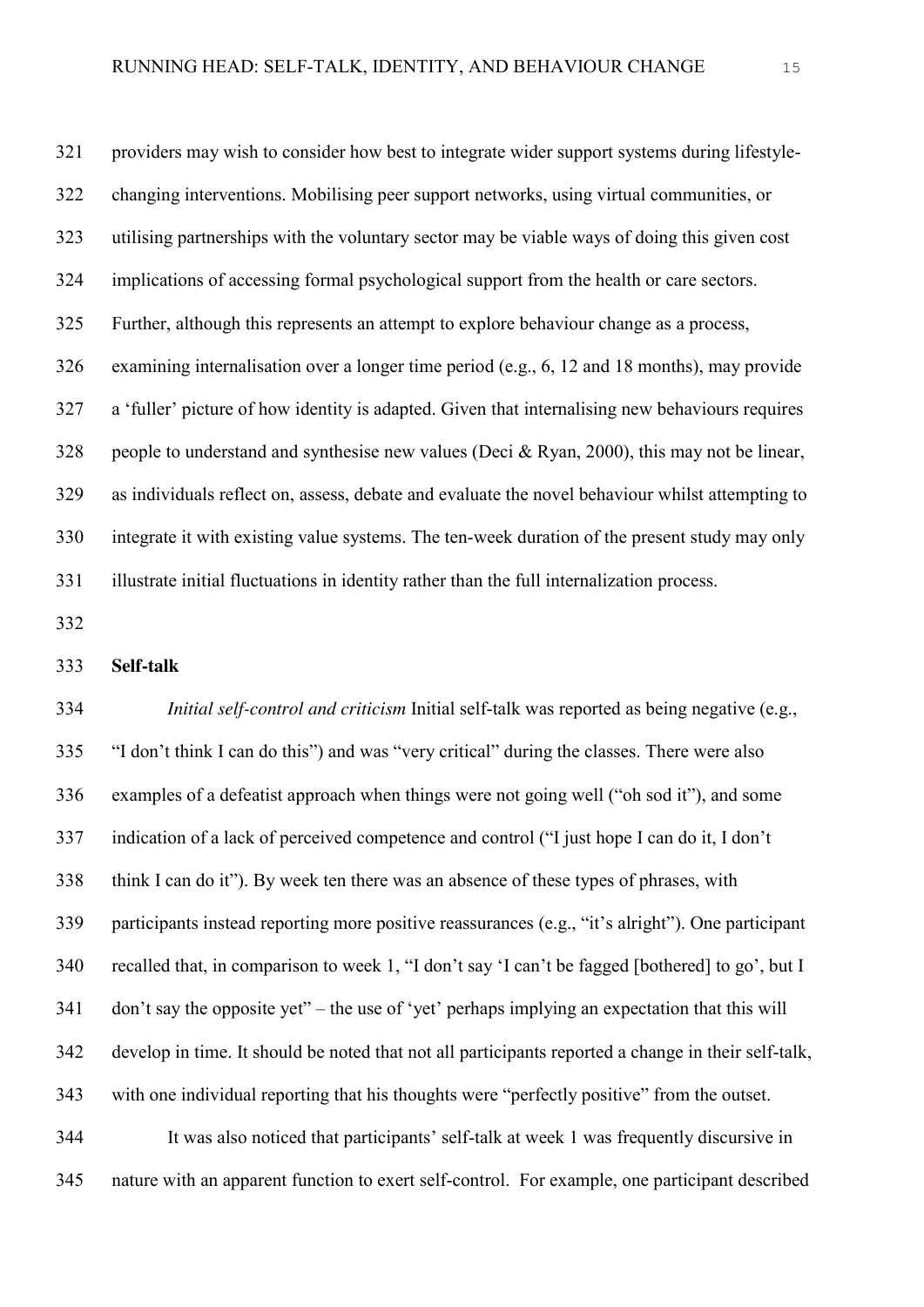an internal conversation in which one voice queried, "do I have to go out on a day like today?" with a second voice arguing "yes you have [to]". Second person phrasing was also used within the class, particularly when participants were struggling with exercises, in phrases such as "pull yourself together" and "you could have done better here".

 Much of this second person self-talk seemed to be self-critical in nature. Such dualistic self-talk or internal 'dissenting voices' are a characteristic of Lawrence and Valsiner's (2003) model associated with the early stages of processing of social messages. Importantly, Deci and Ryan (1985) argue that controlling self-regulation is likely to have negative consequences for motivation and well-being, and controlling environments and stimuli have negative effects on long-term persistence, engagement, and health (e.g., Pelletier et al., 2001). Given clear evidence of deleterious effects of controlling health messages (e.g., Miller, Lane, Deatrick, Young, & Potts, 2007; Vansteenkiste, Lens, & Deci, 2006), raising practitioner and client awareness of these is important. Thus, we suggest that instructors should be aware of the potential for participants to engage in controlling self-talk and help them to restructure this into more informational self-talk. That is, participants should aim to use self-talk to encourage and inform, rather than to self-control. Further, health promotion campaigns, intervention literature and leaflets, and verbally delivered instruction should take care to emphasise empowerment and autonomy, as controlling environments have been shown to engender more controlling intrapersonal self-talk (Oliver et al., 2008).

 The importance of external encouragement to avoid the use of controlling self-talk seems particularly pertinent when quantitative reports on its use are considered. Ratings of controlling self-talk use were low and did not change significantly throughout the assessment 368 period  $(F_{(5,15)} = .519, p = .758)$ , clearly contrasting with the controlling self-talk discussed in interviews. Our interview data also indicate that some participants struggled with the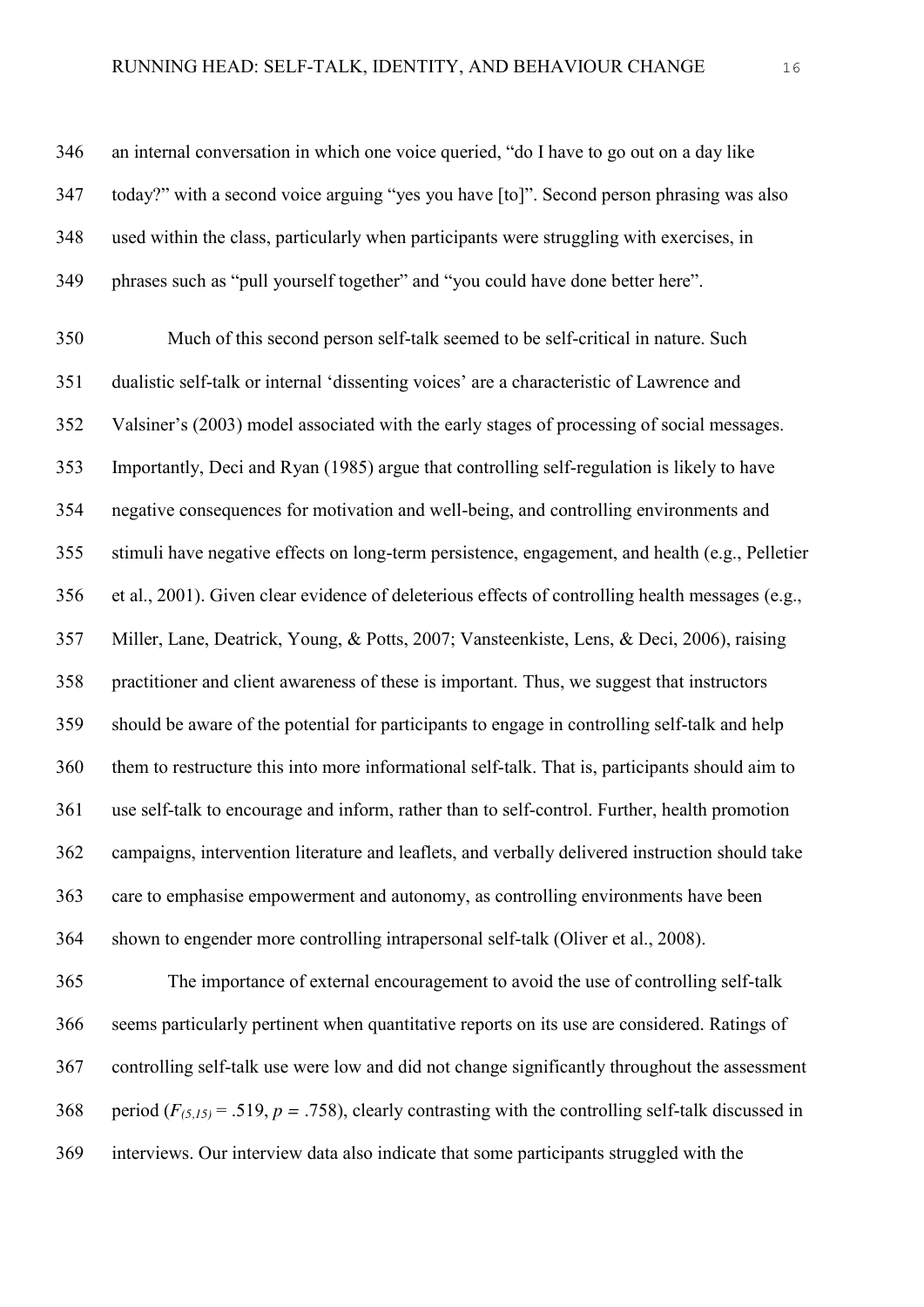identification and reporting of specific self-talk phrases. Indeed, several participants initially indicated that they did not recall using any purposeful self-talk, with one noting "no, I concentrate and watch X [the instructor] most of the time". This highlights a potential problem with self-report measures of self-talk and the need for multiple methods in its assessment, to which we return later.

 *Progression in self and self-talk: "I can do this"* As might be expected, when discussing their self-talk use throughout the first ten weeks of the programme, participants reported that the majority of their physical activity-related self-talk took place on the day of, during, or immediately after the classes, while physical tests that were part of course participation also acted as prompts for specific reflection for some individuals, particularly with respect to their progress (e.g., "there's a way to go yet before I can do this"). Participants mainly reported using self-talk prior to classes as a stimulant for action, for example to "egg myself up" or that "[I] geared myself up to come". This motivational aspect of self-talk was also reported during classes as participants both encouraged and berated themselves (e.g., "I can do this"; "[I] got cross with myself deliberately").

 These qualitative data are corroborated by the quantitative reports of self-talk use. Already low levels of amotivational self-talk did not change (*F(5,15)* = 1.76, *p =* .181) but 387 informational self-talk significantly increased over the six week period,  $F_{(5,15)} = 3.56$ ,  $p =$  .026; differences were significant between weeks 3 and week 6, with differences between weeks 1 and both weeks 5 and 6 approaching significance (*p* = .036, .083, and .061,

respectively).

< INSERT TABLE 1 ABOUT HERE >

 With respect to self-talk the clearest change during the examined period was the progression from amotivational, competence-undermining phrases to more informational,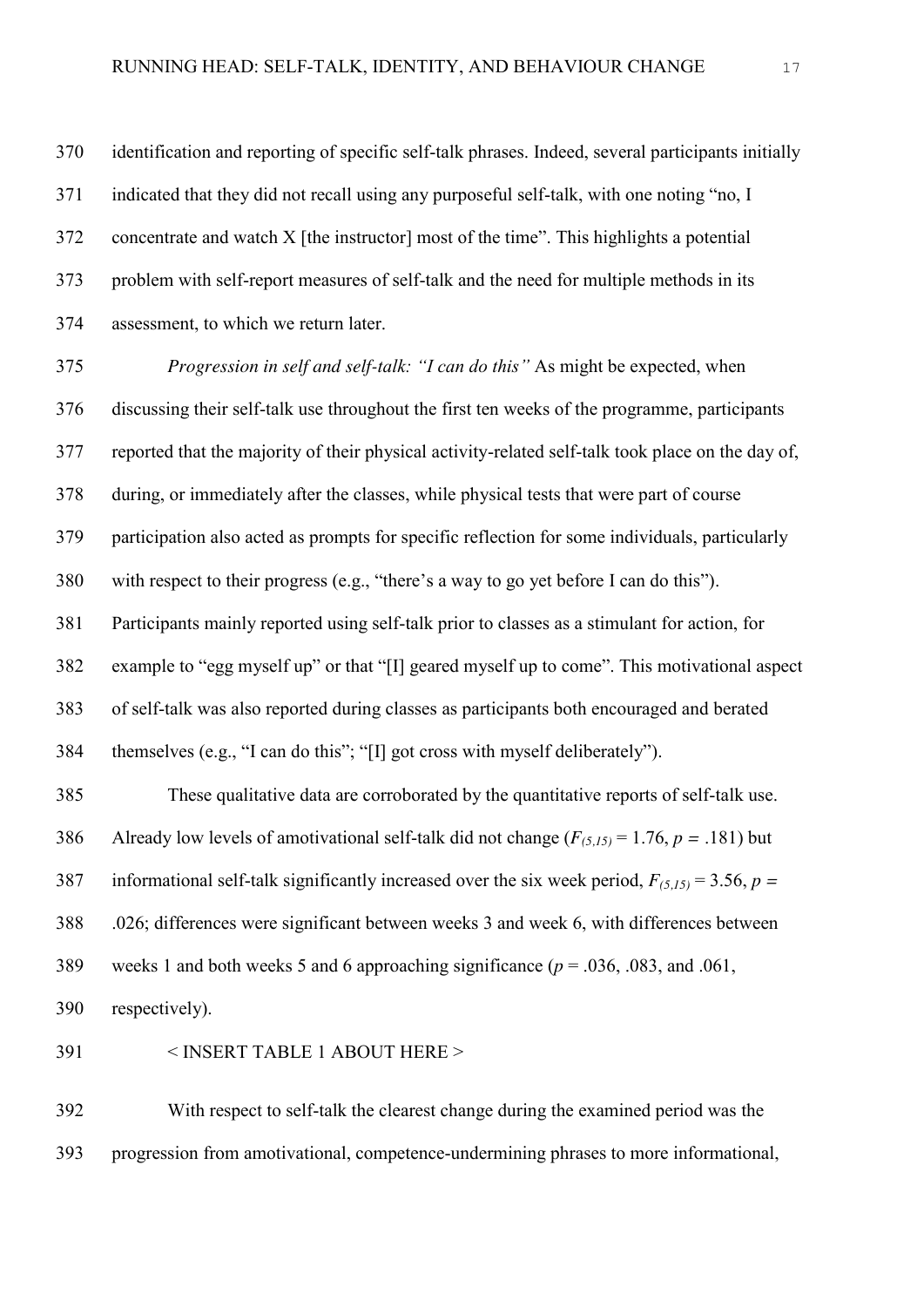supportive phrases. Although the decrease in amotivational self-talk was not statistically significant, the percentage change is noteworthy especially when considered in conjunction with the qualitative data. When commencing a novel behaviour or any new activity, it is not surprising that initially self-talk may reflect a lack of perceived competence, with a focus on perceived problems and task failures. By engaging in the classes participants gained tangible evidence they could complete the exercises, with the resulting physical improvements enabling greater participation in a range of activities outside of the classses. The observed shift in self-talk to focus on succesful task completion and ability gains is therefore logical. This pattern mirrrors improvements in efficacy observed in individuals taking part in exercise intervention programmes (e.g., McAuley, 1992), and suggests the importance of a progressive progamme enabling participants' improvements to be noted and reinforced. In addition it highlights the need for instructors to target participants' amotivation in early classes to avoid potential decreases in engagment and scheme withdrawals (e.g., Thøgersen-Ntoumani & Ntoumanis, 2006).

 *Talking it up: Self-talk and identity development* Self-talk was of particular interest in the present study as a process by which social messages and promoted values might be internalized and a coherent, endorsed physical activity identity developed. Consistent with Valsiner's (1997) laminal model, self-talk seemed to reflect the processing stage between the perception of a social message, and its integration into a personal position. Reported self-talk changes mirrored the progressive development described in Valsiner's model as initially statements tended to be more generalised, subsequently developing into a critical dialogue integrating existing knowledge and emotional reflections. Although the design of the study was not intended to explicitly test mediational models, it is notable that there was some consistency in changes in individuals' self-talk and the extent to which they endorsed and felt comfortable with a physically active identity. For example, the quantitative data support a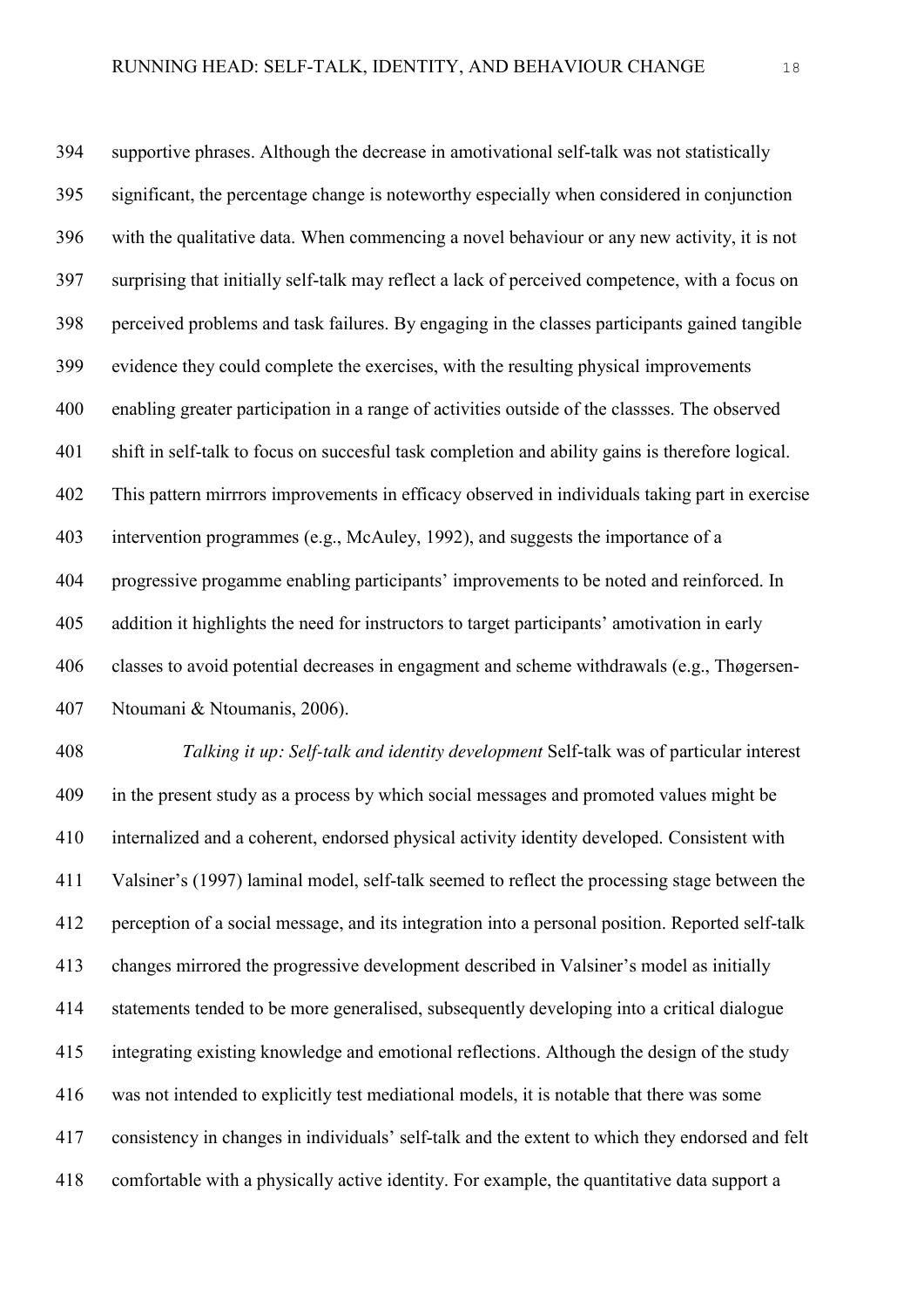concurrent increase in the informational nature of participants' self-talk and their physical activity identity. Further, the observed shifts in self-talk phrasing (e.g., 'I was' to 'I am') and progression from a rejected physical self to an accepted physical state, imply a less fragmented and more confident, active, and present-focused self.

 *Study reflections* Whilst the interviews quite literally gave participants a voice to share their experiences, the qualitative exploration of self-talk use was limited by a reliance on retrospective recall, a particular challenge in an ageing population as many struggled to remember if and when they had used self-talk. Self-talk is difficult to recall and report as it has been estimated that inner speech takes place approximately ten times faster than outer speech (Korba, 1990), with internal utterances condensed and abbreviated for efficiency (Wiley, 2006). In the present study the use of weekly questionnaires that focused on the overall interpretation of self-talk, rather than specific phrases, was designed to obtain theoretically meaningful information, supplemented by in-depth interview recall. We recognise the inherent limitations and difficulties when exploring self-talk, and endorse the perspective that multiple methods of investigation are best combined to obtain a full picture of self-talk and its effects (Hardy, Oliver, & Tod, 2009). Future work audibly monitoring on- task self-talk (e.g., via worn recorders) and activation of language centres in the brain (for static tasks) is particularly promising in this regard.

 Despite the emergence of useful findings pertaining to the changes older adults experience when adopting a novel behaviour, the sample size and its homogeneity raise problems if seeking to form generalised opinions regarding the experiences of older adults on behaviour change programmes. Far from claiming to provide a conclusive representation of these, the present study merely provides insight into the degree of identity changes experienced by such participants, and provides some data to suggest that changes in cognitions related to physical activity are linked to identity formation. Given this, application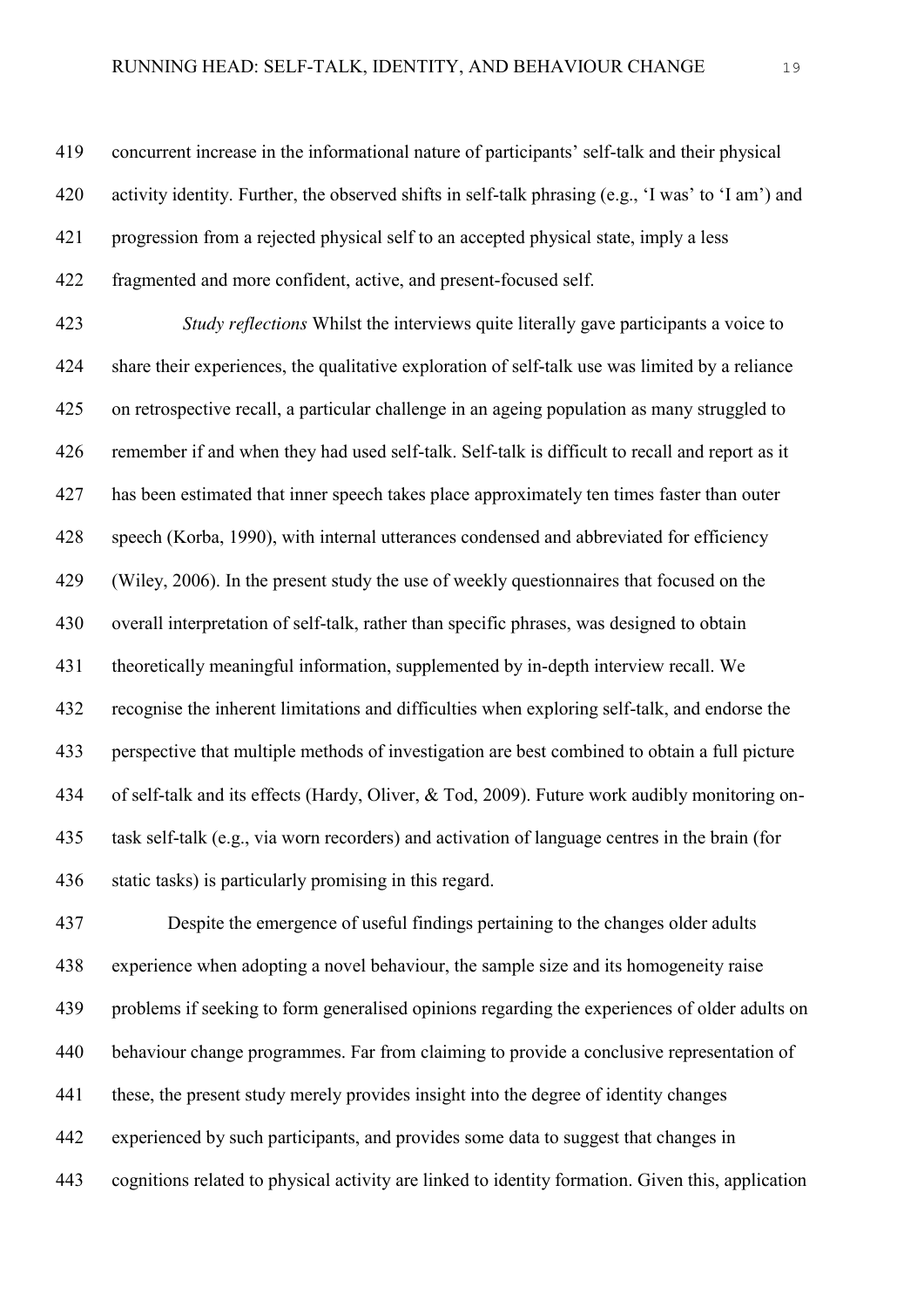of the study's findings should not overreach. Whilst traditional tests of significance are reported for the quantitative data, we reiterate that data trends (i.e., the direction and degree of change) are best interpreted in terms of clinical rather than statistical significance. Our sample was drawn from a rural community where changes in population demographics are exacerbated, with a growing imbalance in the age profile (Hartwell, Kitchen, Milbourne, & Morgan, 2007). This is typically attributed to out-migration of younger groups for employment or housing reasons (Stockdale, 2004), and in-migration of older individuals (e.g., those retiring). As such, understanding how best we can deliver and support lifestyle change for older individuals in such communities is important for policy- makers and practitioners alike. In the context of reducing health inequalities, it has been estimated that up to 70 per cent of those classed as living in poverty in developing countries are living in rural areas (International Fund for Agricultural Development, 2011); although beyond the scope of the present study optimising health service provision for hard-to reach groups including both the elderly and those living in rural areas is an important issue for future research to consider.

### **Concluding comments**

 The present study explored changes in older adults' physical activity-related cognition and subsequent identity changes during the early stages of uptake of physical activity. Collectively, participants' use of informational self-talk significantly increased over the initial six weeks of the programme, with a trend for participants to develop a stronger, more active and empowered physical identity. Qualitatively-derived identity themes reflected the transition from the traditional view of the ageing body; a physically impaired, fragmented, and negative self, to a more future-orientated, capable, and integrated self (Tulle, 2008). In sum, the emergent findings of the present study add to a sparse literature about how novel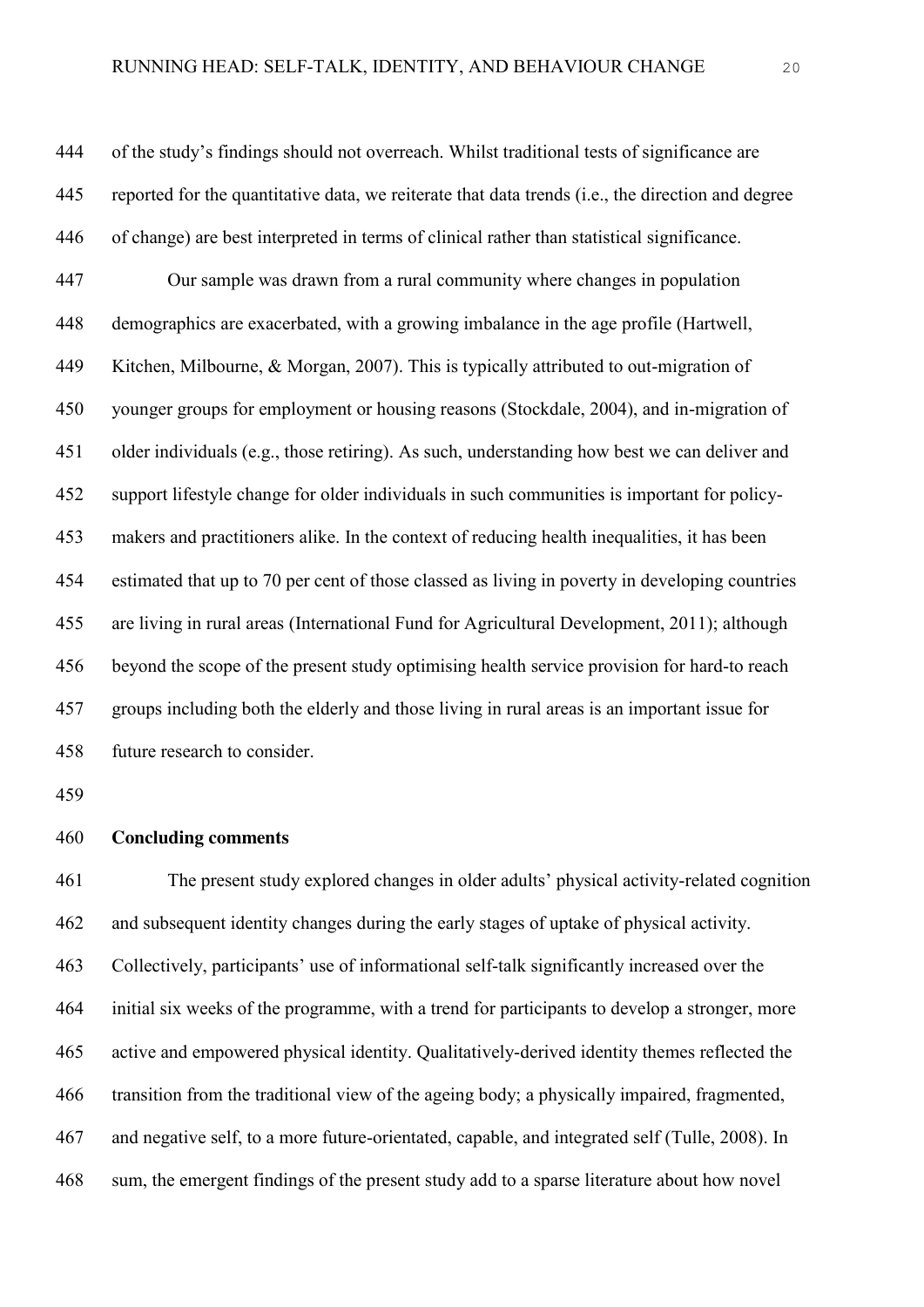| 469 | health behaviour interventions are experienced at an advanced age. Researchers and         |
|-----|--------------------------------------------------------------------------------------------|
| 470 | practitioners applying health behaviour models with this population should be aware of the |
| 471 | cognitive processes underlying complex identity change that is required for long-term      |
| 472 | behavioural engagement, and should be aware that identity remains dynamic throughout later |
| 473 | life.                                                                                      |
| 474 |                                                                                            |
|     |                                                                                            |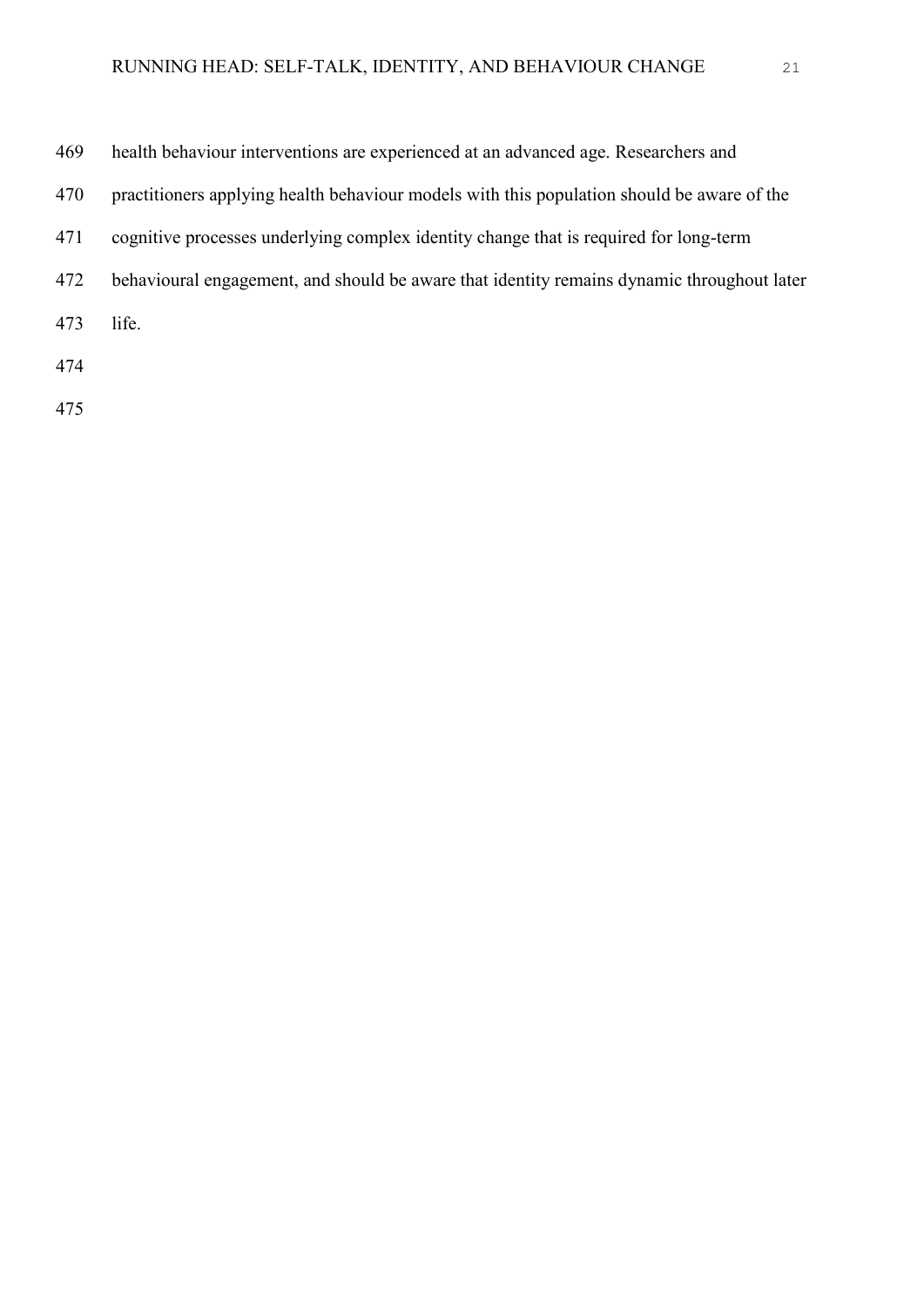#### **References**

- Anderson, D.F. & Cychosz, C.M. (1994). Development of an exercise identity scale. *Perceptual and Motor Skills,* 78, 747-751.
- Aoyagi, Y., Park, H., Park, S., & Shephard, R.J. (2010). Habitual physical activity and health- related quality of life in older adults: Interactions between the amount and intensity of activity (the Nakanojo Study). *Quality of Life Research,* 19, 333-338.
- Barbour, K.A., Edenfield, T.M. & Blumenthal, J.A. (2007). Exercise as a treatment for depression and other psychiatric disorders: A review. *Journal of Cardiopulmonary Rehabilitation and Prevention,* 27, 359-367.
- Barreto, P. (2009). Exercise and health in frail elderly people: A review of randomized controlled trials. *European Review of Aging and Physical Activity,* 6, 75-87.
- Burnett, P.C. (1999). Children's self-talk and academic self-concepts: The impact of teacher's statements. *Educational Psychology in Practice, 15,* 195-200.
- Burnett, P.C. (2003). The impact of teacher feedback on self-talk and self-concept in reading and mathematics. *Journal of Classroom Interaction, 38*, 11-16.
- Deci, E.L. & Ryan, R.M. (1985*). Intrinsic motivation and self-determination in human behaviour*. New York: Plenum Publishing Co.
- Deci, E.L. & Ryan, R.M. (2000). The "what" and "why" of goal pursuits: Human needs and the self-determination of behaviour. *Psychological Inquiry*, 11, 227-268.
- Department of Health (2001). *National Service Framework for Older People*. London: Department of Health.
- Dishman, R.K., & Ickes, W. (1981). Self-motivation and adherence to therapeutic exercise. Journal of Behavioral Medicine, 4, 421-438.
- Edmunds, J., Ntoumanis, N. & Duda, J.L. (2006). A Test of Self-Determination Theory in the
- Exercise Domain. *Journal of Applied Social Psychology*, *36*, 2240-2265.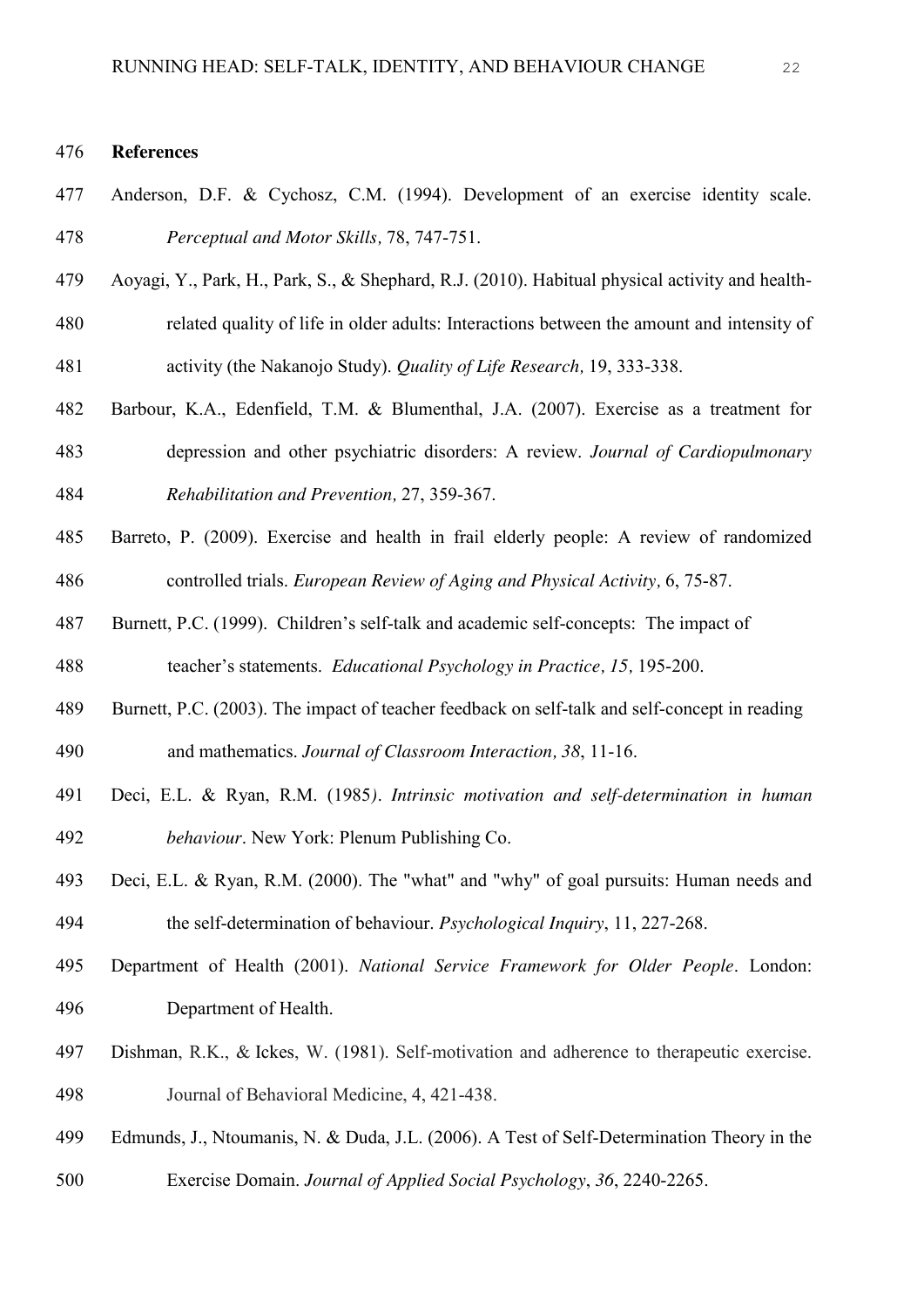- Edmunds, J., Ntoumanis, N., & Duda, J. L. (2007). Adherence and well being in overweight and obese patients referred to an exercise on prescription scheme: A self-determination theory perspective. *Psychology of Sport and Exercise*, 8, 722-740.
- Ericsson, K.A., & Simon, H.A. (1993). *Protocol analysis; Verbal reports as data* (revised
- edition). Cambridge, MA: Bradford books/MIT Press.
- Gillison, F. B., Standage, M., & Skevington, S. M. (2006). Relationships among adolescents'
- weight perceptions, exercise goals, exercise motivation, quality of life and leisure-
- time exercise behaviour: A self determination theory approach. *Health Education Research: Theory and Practice, 21*(6), 836-847.
- Hardy, J., Oliver, E.J., & Tod, D. (2008). A Framework for the Study and Application of Self-talk within Sport. In S. D. Mellalieu & S. Hanton (eds.) *Advances in Applied Sport Psychology.* London: Routledge.
- Hill, C.E., Thompson, B.J., & Williams, E.N. (1997). A guide to conducting consensual qualitative research. *Counselling Psychologist, 24,* 517-572.
- Hudson, J., Oliver, E.J., Thomas, L.B., & Higgs, F. (2011). *Functional and psychological*
- *changes during a community based 32 week postural stability training programme:*
- *Recommendations for future practice.* Aberystwyth University.
- Hunter, G. R., McCarthy, J. P., & Bamman, M. M. (2004). Effects of resistance training on older adults. *Sports Medicine, 34,* 329-348.
- Jørstad, E.C., Hauer, K., Becker, C. & Lamb, S.E. (2005). Measuring the psychological outcomes of falling: A systematic review. *Journal of the American Geriatric Society, 53,* 501-510.
- Kline, P. (1986). *A handbook of test construction: Introduction to psychometric design*. New York: Methune & Company.
- Korba, R.J. (1990). The Rate of Inner Speech. *Perceptual and Motor Skills*, *71,* 1043–1052.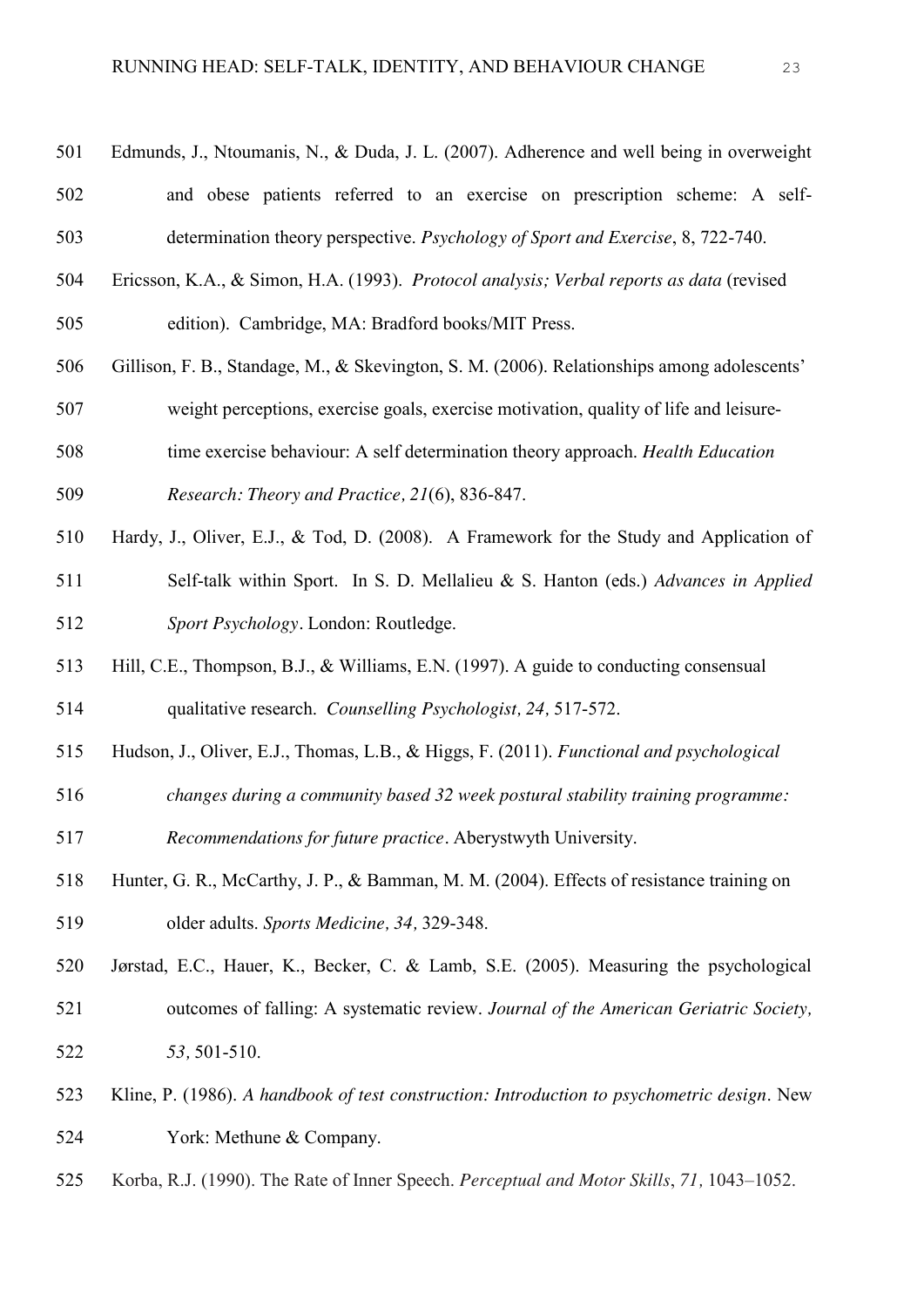| 526 | Lawrence, J.A., & Valsiner, J. (2003). Making Personal Sense: An Account of Basic            |
|-----|----------------------------------------------------------------------------------------------|
| 527 | Internalization and Externalization Processes. Theory and Psychology, 13, 723-752.           |
| 528 | Markland, D. & Tobin, V. (2004). A modification of the Behavioral Regulation in Exercise     |
| 529 | Questionnaire to include an assessment of amotivation. Journal of Sport and Exercise         |
| 530 | Psychology, 26, 191-196.                                                                     |
| 531 | Markland, D., & Tobin, V.J. (2010). Need support and behavioural regulations for exercise    |
| 532 | among exercise referral scheme clients: The mediating role of psychological need             |
| 533 | satisfaction. Psychology of Sport and Exercise, 11, 91-99.                                   |
| 534 | Masud, T., & Morris, R.O. (2001). Epidemiology of falls. Age and Ageing, 30-S4: 3-7.         |
| 535 | McAuley, E. (1992). The role of efficacy cognitions in the predictions of exercise behaviour |
| 536 | in middle aged adults. Journal of Behavioural Medicine, 15, 65-88.                           |
| 537 | Meichenbaum, D. & Butler, L. (1979). Cognitive ethology: assessing the streams of cognition  |
| 538 | and emotion. In K.R. Blankstein, P. Plinker, & J. Polivy (Eds.), Advances in the study       |
| 539 | of communication and affect. Volume 6: Assessment & modification of emotional                |
| 540 | behaviour. New York; Plenum Press.                                                           |
| 541 | Morgan, D., & Krueger, R. (1998). The focus group kit. Sage, Thousand Oaks, CA.              |
| 542 | O'Brien Cousins, S. (2003). Grounding theory in self-referent thinking: Conceptualizing      |
| 543 | motivation for older adult physical activity. Psychology of Sport and Exercise, 4, 81-       |
| 544 | 100.                                                                                         |
| 545 | O'Brien Cousins, S. & Gillis, M.M. (2005). "Just do itbefore you talk yourself out of it":   |
| 546 | The self-talk of adults thinking about physical activity. Psychology of Sport and            |
| 547 | <i>Exercise</i> , 6, 313-334.                                                                |
| 548 | Oliver, E.J., Markland, D., & Hardy, J. (2010). Interpretation of self-talk and post-lecture |

- affective states of higher education students: A self-determination theory perspective.
- *British Journal of Educational Psychology,* 80*,* 307-323.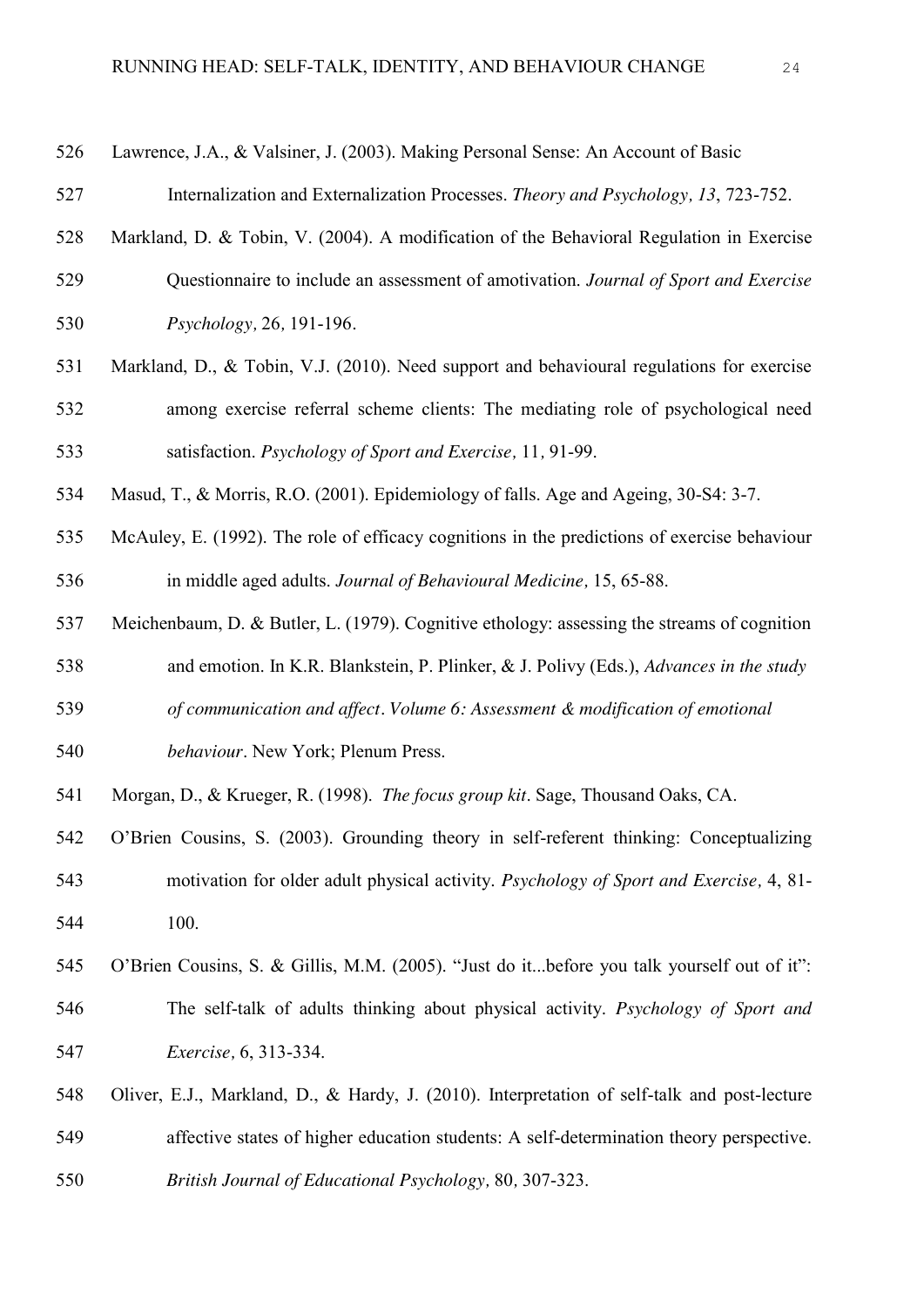- Oliver, E.J. (2010). *Advancing the understanding of self-talk: A self-determination theory perspective*. PhD Dissertation Bangor University.
- Oliver, E.J., Markland, D., Hardy, J., & Petherick, C.M. (2008). The Effects of Autonomy-
- Supportive and Controlling Environments on Self-Talk. *Motivation and Emotion, 32,*  200-212.
- Pelletier, L.G., Fortier, M.S., Vallerand, R.J., & Brière, N.M. (2001). Associations among perceived autonomy support, forms of self-regulation, and persistence: A prospective study. *Motivation and Emotion, 25*, 279-306.
- Phoenix, C. (2010). Auto-photography in aging studies: Exploring issues of identity
- construction in mature bodybuilders. *Journal of Aging Studies*, *24*, 167–180.
- doi:10.1016/j.jaging.2008.12.007.
- Phoenix, C., & Sparkes, A.C. (2009). Being Fred: Big stories, small stories and the
- accomplishment of a positive ageing identity. *Qualitative Research*, *2*, 83–99.
- doi:10.1177/1468794108099322.
- Phoenix, C., & Smith, B. (2011). Telling a (good?) counterstory of aging: Natural
- bodybuilding meets the narrative of decline. *The Journals of Gerontology, Series B: Psychological Sciences and Social Sciences, 66(5)*, 628–639,
- doi:10.1093/geronb/gbr077.
- Rodin, J. (1986). Aging and health: Effects of the sense of control. *Science 233,* 1271-1276.
- Russell, K.L., & Bray, S.R. (2009) Self-determined motivation predicts independent, home-
- based exercise following cardiac rehabilitation. *Rehabilitation Psychology, 54*, 150-6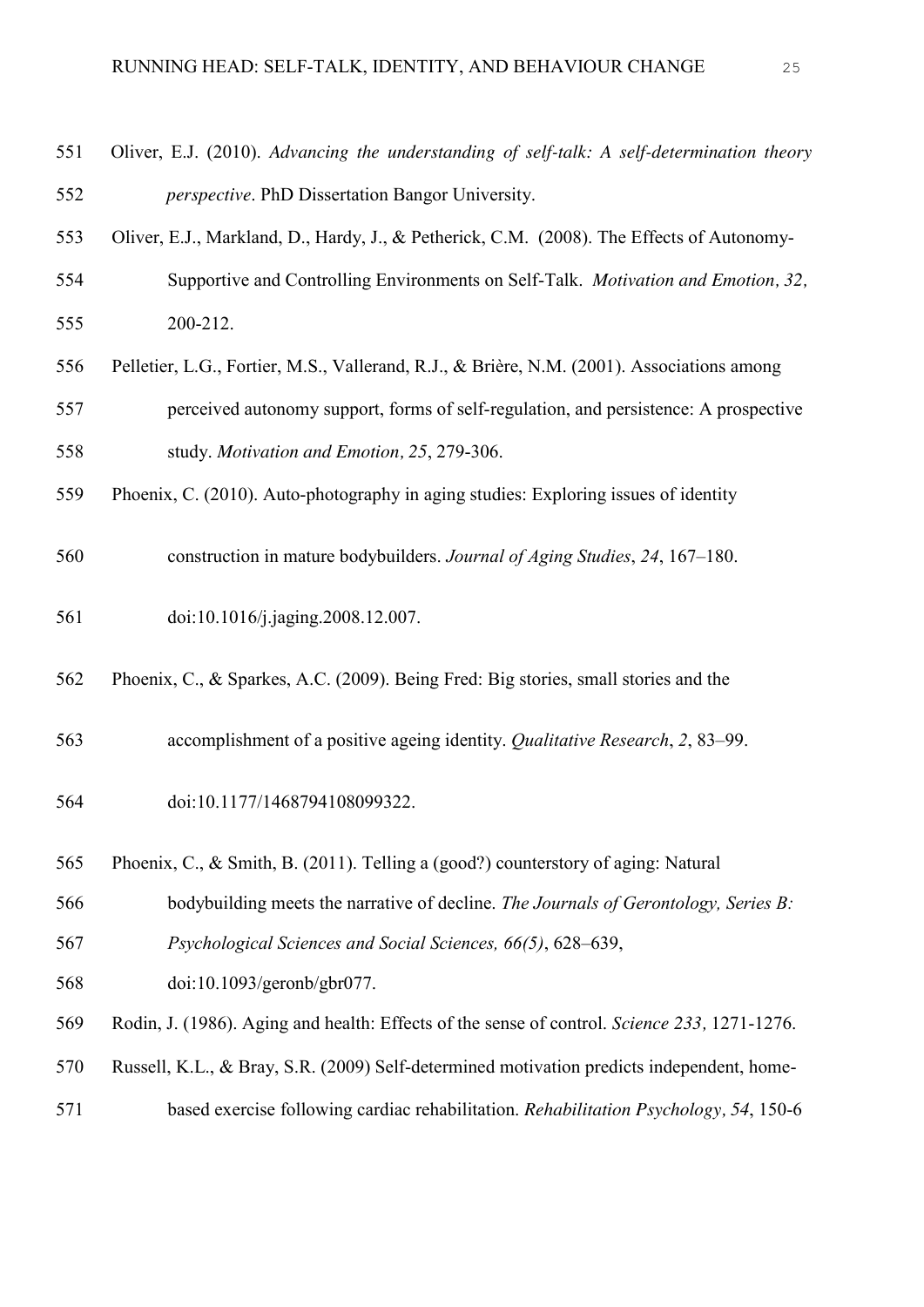- Ryan, R.M. (1982). Control and information in the intrapersonal sphere: An extension of cognitive evaluation theory. *Journal of Personality & Social Psychology, 43*, 450-61.
- Ryan, R. M., & Connell, J. P. (1989). Perceived locus of causality and internalization:
- Examining reasons for acting in two domains. *Journal of Personality and Social Psychology, 57*, 749-761.
- Ryan, R.M., & Deci, E.L. (2000). Self-determination theory and the facilitation of intrinsic motivation, social development, and well-being. *American Psychologist, 55*, 68-78.
- Sharma, M. (2007). Behavioural interventions for preventing and treating obesity in adults. *Obesity Reviews,* 8, 441-449.
- Song, R., June, K.J., Kim, C.G. & Jeon, M.Y. (2004). Comparisons of motivation, health behaviors, and functional status among elders in residential homes in Korea. *Public Health Nursing,* 21, 361-371.
- Stephan, Y., Boiché, J. & Le Scanff, C. (2010). Motivation and physical activity behaviors among older women: A self-determination perspective. *Psychology of Women Quarterly,* 34, 339-348.
- Strachan, S.M., Brawley, L.R., Spink, K. & Glazebrook, K. (2010). Older adults' physically- active identity: Relationships between social cognitions, physical activity and satisfaction with life. *Psychology of Sport and Exercise,* 11*,* 114-121.
- Thøgersen-Ntoumani, C., & Ntoumanis, N. (2006). The role of self-determined motivation in the understanding of exercise-related behaviours, cognitions and physical self-evaluations. *Journal of Sports Sciences*, *24*, 393-404.
- Tulle, E. (2008). *Ageing, the Body and Social Change: Running in Later Life*. Basingstoke, UK: Palgrave Macmillan.
- Valsiner, J. (1997). Culture and the development of children's action. (2nd ed) New York: Wiley.